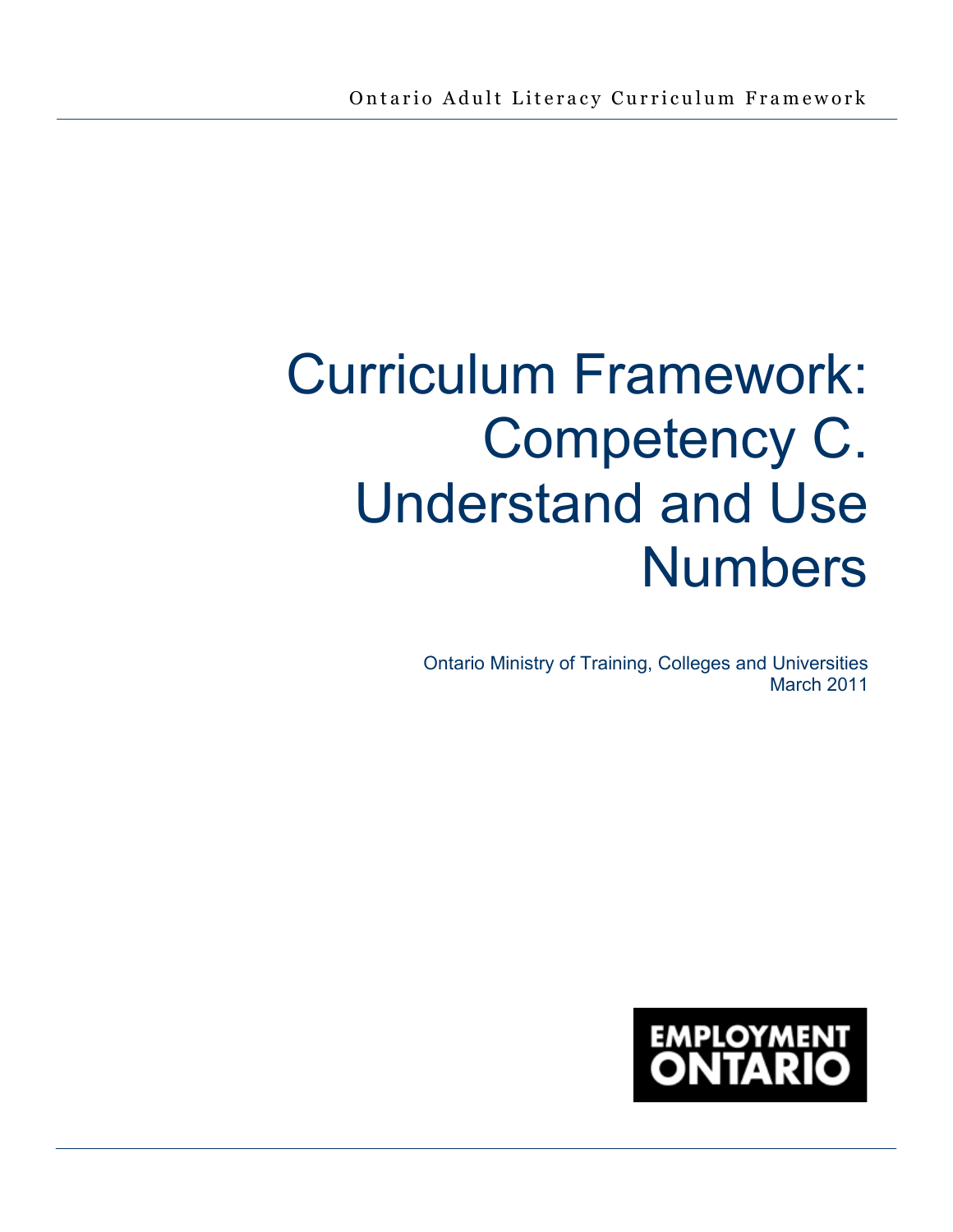

# Understand and Use Numbers

*C. Understand and Use Numbers* comprises tasks that involve working with numbers in a wide variety of contexts.

The competency *C. Understand and Use Numbers* is organized into the following four task groups:

- C1. Manage money
- C2. Manage time
- C3. Use measures
- C4. Manage data

# C1. Manage money

The task group *C1. Manage money* encompasses the numeracy skills required for making financial transactions. Typical examples of managing money include comparing prices, calculating costs, and preparing budgets.

There are no examples of Level 1 estimation tasks in *C1. Manage money.* Estimates related to money require calculations, background knowledge, or both, increasing task complexity beyond the scope of Level 1.

|  | <b>Indicator Overview: Manage money</b> |  |  |
|--|-----------------------------------------|--|--|
|--|-----------------------------------------|--|--|

| Level 1 | Compare costs and make simple calculations                                                                                        |
|---------|-----------------------------------------------------------------------------------------------------------------------------------|
| Level 2 | Make low-level inferences to calculate costs and expenses that may include rates such as<br>taxes and discounts                   |
| Level 3 | Find, integrate, and analyze numerical information to make multi-step calculations to<br>compare cost options and prepare budgets |

# C2. Manage time

The task group *C2. Manage time* encompasses the numeracy skills related to tracking and calculating numbers representing time. Time management is captured both in this task group and in competency *E. Manage Learning*. Typical examples of managing time include reading digital and analog clocks, comparing and measuring time intervals, and preparing schedules.

There are no examples of Level 1 estimation tasks in *C2. Manage time.* Estimates related to time require calculations, background knowledge, or both, which increases task complexity beyond the scope of Level 1.

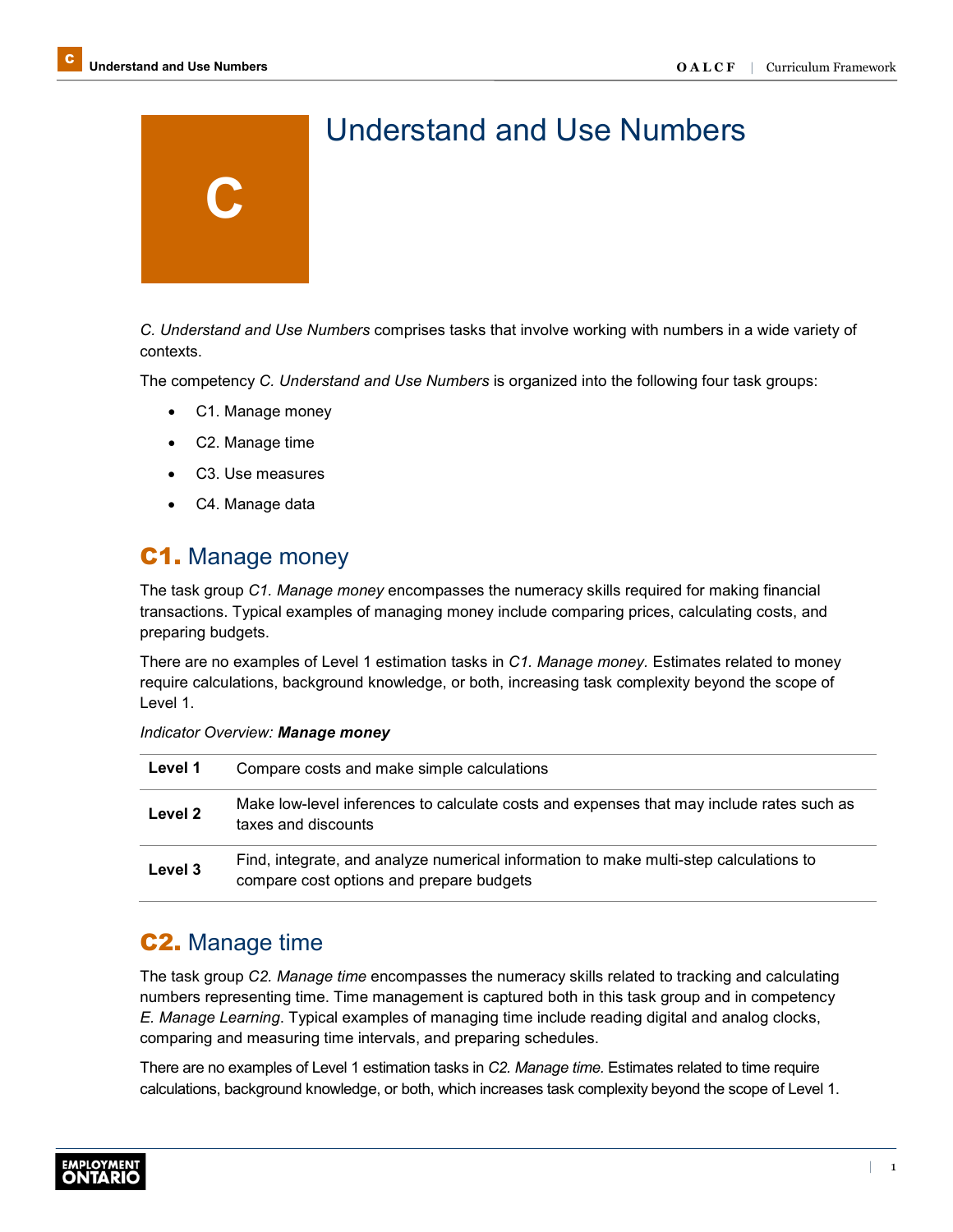| Level 1 | Measure time and make simple comparisons and calculations                                        |
|---------|--------------------------------------------------------------------------------------------------|
| Level 2 | Make low-level inferences to calculate using time                                                |
| Level 3 | Find, integrate, and analyze numerical information to make multi-step calculations using<br>time |

#### *Indicator Overview: Manage time*

# C3. Use measures

This task group explores the ways in which measurement is performed and used. At the lower end of the scale, using measures includes taking and comparing measurements with common tools, such as measuring tapes and thermometers. At the upper end, this task group comprises tasks that include calculating and converting measurements, and using basic geometry. Typical examples of using measures include measuring dimensions of objects, calculating area and volume, and using measures to create scale drawings.

#### *Indicator Overview: Use measures*

| Level 1 | Measure and make simple comparisons and calculations                          |
|---------|-------------------------------------------------------------------------------|
| Level 2 | Use measures to make one-step calculations                                    |
| Level 3 | Use measures to make multi-step calculations; use specialized measuring tools |

# C4. Manage data

The task group *C4. Manage data* addresses the ways in which adults use numbers to understand and explain the world around them. Managing data involves comparing, calculating, and displaying numerical data, including creating graphs to display numerical information. Typical examples of managing data include counting and comparing numbers of items, calculating summary measures, such as averages, and graphing these measures over time, and using statistics and data patterns to make predictions.

#### *Indicator Overview: Manage data*

| Level 1 | Make simple comparisons and calculations                                            |
|---------|-------------------------------------------------------------------------------------|
| Level 2 | Make low-level inferences to organize, make summary calculations and represent data |
| Level 3 | Find, integrate, and analyze data; identify trends in data                          |

# Connecting this competency to other competencies and their task groups

Many numeracy tasks require the use of documents. Examples include verifying costs itemized on receipts, interpreting statistics in continuous texts, making calculations to complete invoices, and entering measurements and data into tables. Tasks that require learners to extract and interpret numbers in texts with sentences and paragraphs should be examined for their reading requirements under the task group

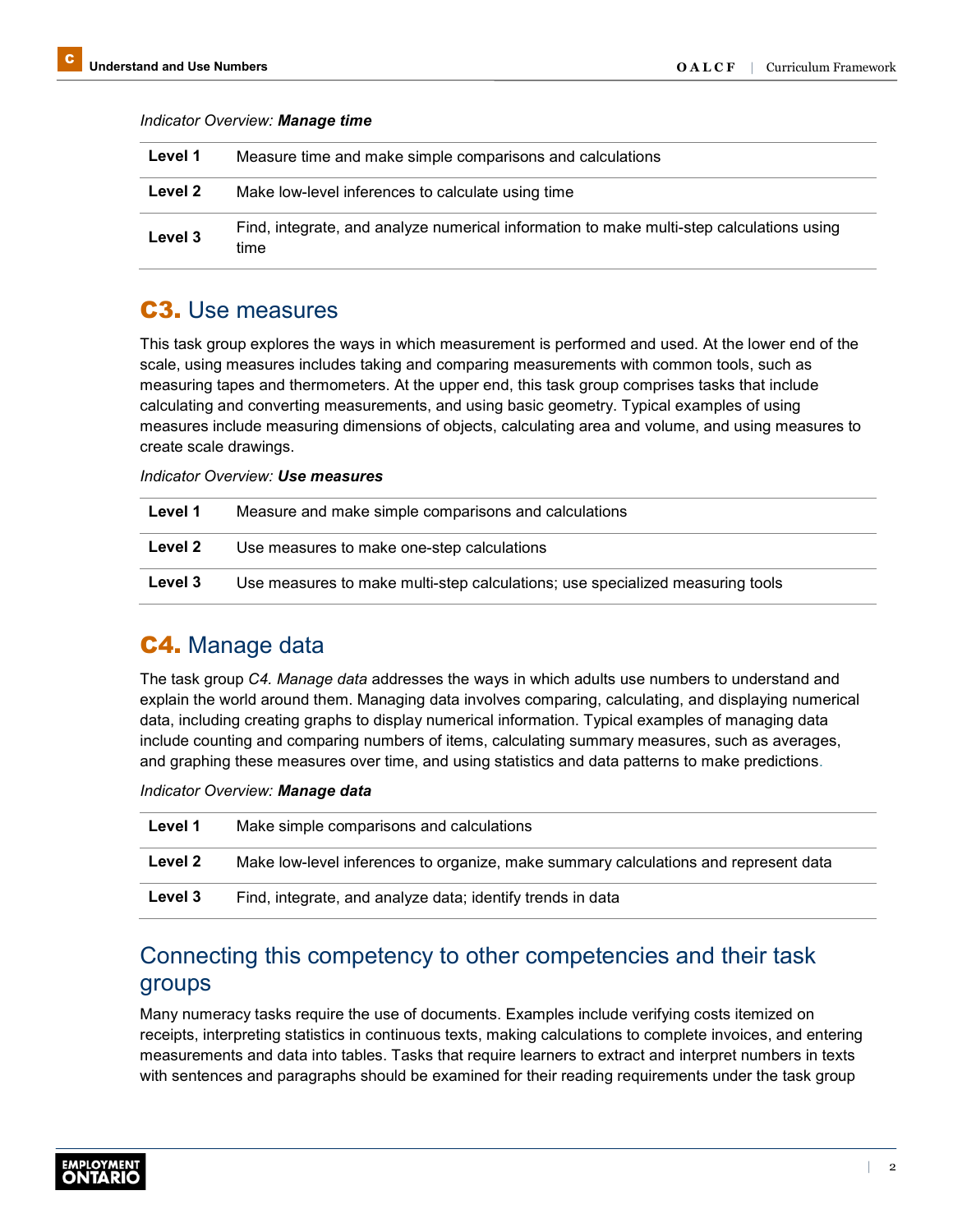*A1. Read continuous text*. Tasks that require referring to documents should be examined for their document use requirements under the task group *A2. Interpret documents*. Tasks requiring the learner to complete or create documents should be examined for their document use requirements within *B3. Complete and create documents*.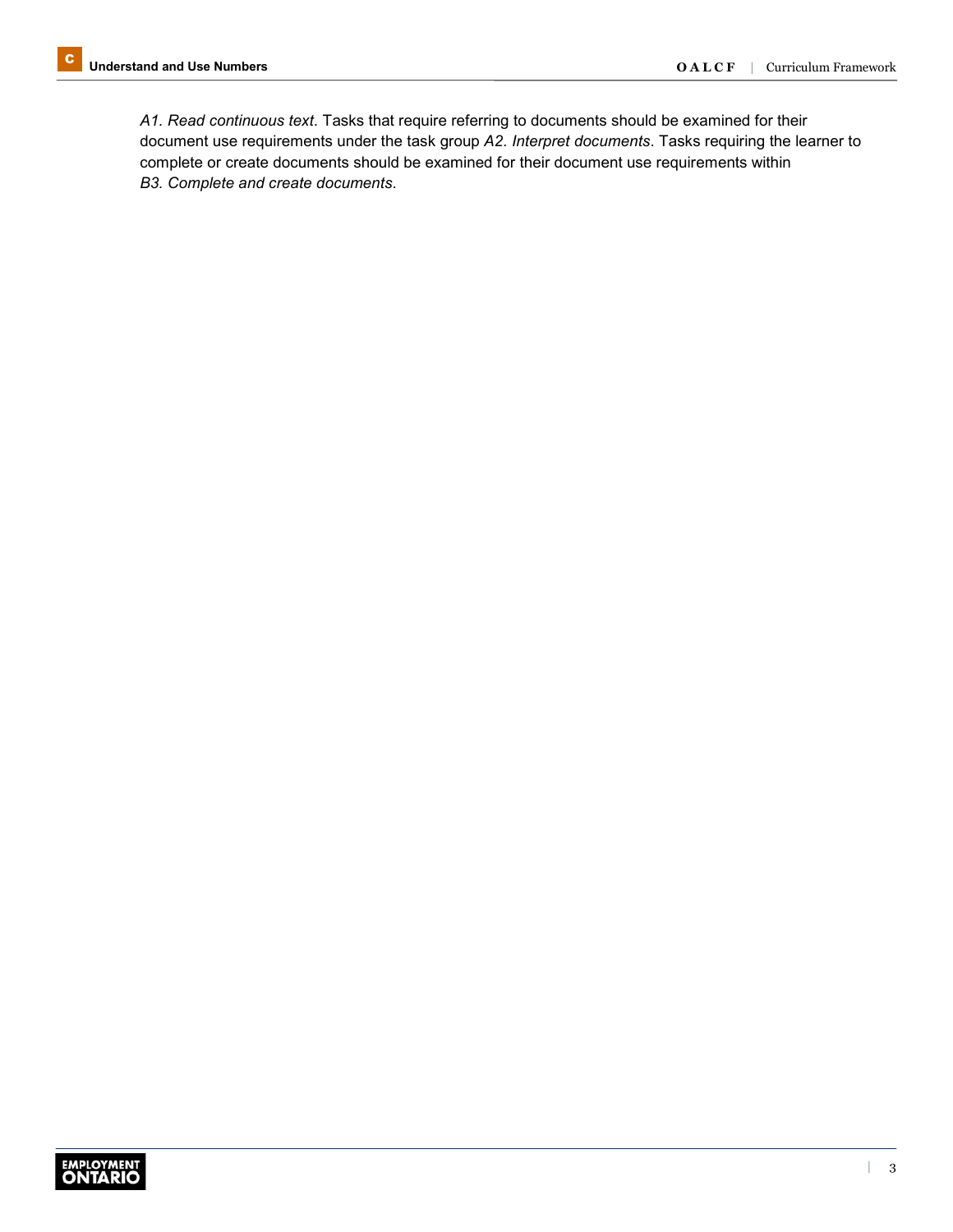**C1.1**

Competency C: **Understand and Use Numbers**

Task Group C1: Task Group C1:<br>**Manage money** Level **1** 



# At this level, learners: Compare costs and make simple calculations

## **Performance Descriptors**

#### **The learner:**

Adds, subtracts, multiplies, and divides whole numbers and decimals

Recognizes values in number and word format

Understands numerical order

Begins to interpret integers, such as in a negative bank balance

Identifies and performs required operation

Interprets and represents costs using monetary symbols and decimals

Follows apparent steps to reach solutions

Rounds to the nearest dollar

Uses strategies to check accuracy (e.g. estimating, using a calculator, repeating a calculation, using the reverse operation)

## **Task Descriptors**

Scope of task is limited

Has a concrete and familiar context

May require one operation; operation is apparent

May require the same operation to be performed more than once

Requires up to a few steps to complete

Has a set procedure

May involve one simple document (e.g. grocery store flyer, list)

Uses whole numbers and/or decimals

Has a highly explicit purpose

| Examples of tasks learners can do at the end of Level 1:<br><b>Compare costs and make simple calculations</b> |   |   |    |           |  |
|---------------------------------------------------------------------------------------------------------------|---|---|----|-----------|--|
| Tasks                                                                                                         | Е | A | SS | <b>PS</b> |  |
| Calculate the retail price of a coat, less a store coupon                                                     |   |   |    |           |  |
| Compare the cost of buying two or more products at two grocery<br>stores                                      |   |   |    |           |  |
| Keep a running total of travel expenses over the course of a month                                            |   |   |    |           |  |
| Calculate change from a purchase                                                                              |   |   |    |           |  |
| Calculate how many notebooks can be purchased for \$20                                                        |   |   |    |           |  |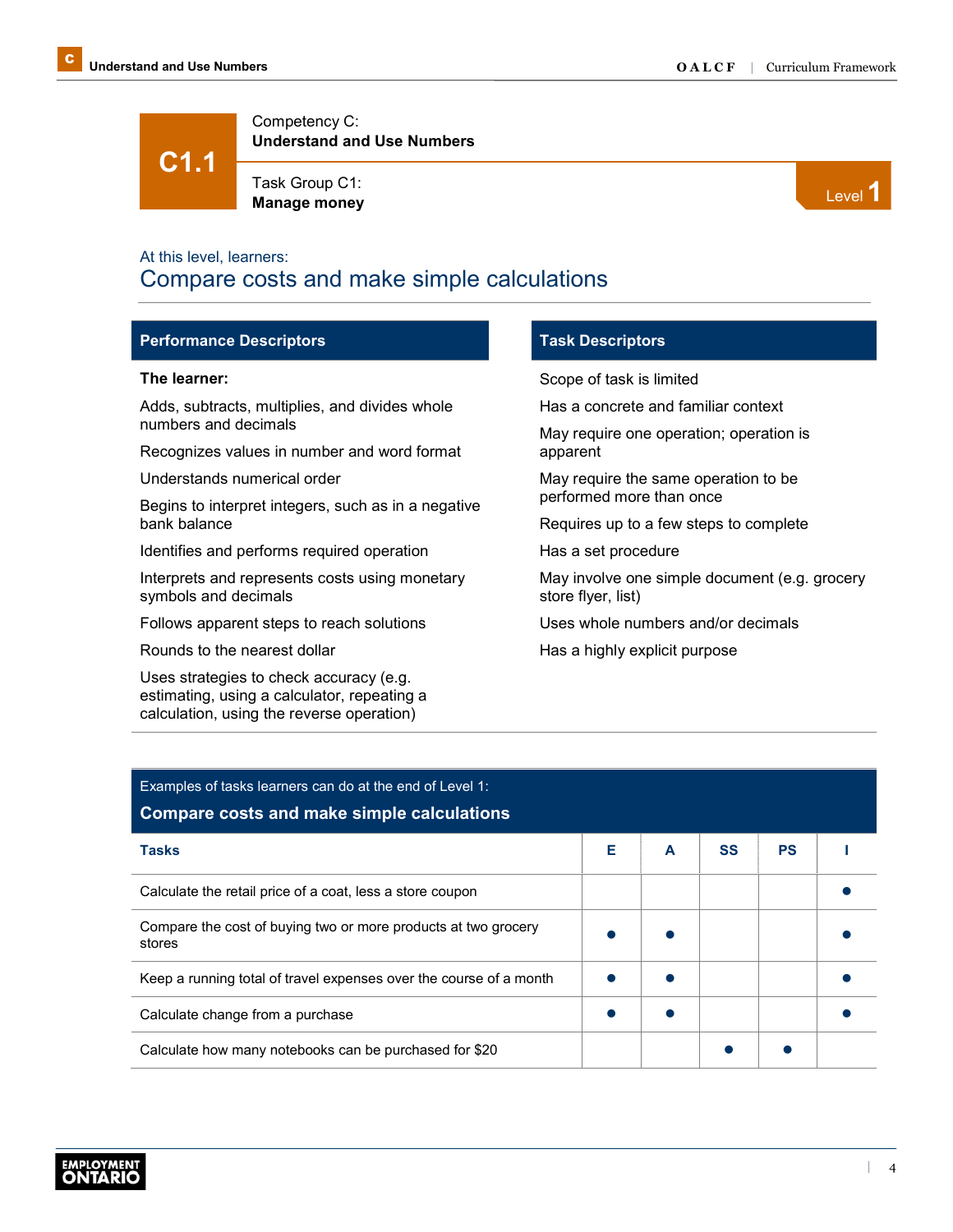**C1.2**

Competency C: **Understand and Use Numbers**

Task Group C1: **Manage money**



#### At this level, learners:

Make low-level inferences to calculate costs and expenses that may include rates such as taxes and discounts

#### **Performance Descriptors**

#### **The learner:**

Calculates using numbers expressed as whole numbers, fractions, decimals, percentages, and integers

#### Calculates percentages

Interprets and applies rates (e.g. \$/kg, \$/l)

Chooses and performs required operation(s); may make inferences to identify required operation(s)

Selects appropriate steps to reach solutions

Represents costs and rates using monetary symbols, decimals, and percentages

Makes simple estimates

Interprets, represents, and converts amounts using whole numbers, decimals, percentages, ratios, and simple, common fractions (e.g.  $\frac{1}{2}$ ,  $\frac{1}{4}$ )

Uses strategies to check accuracy (e.g. estimating, using a calculator, repeating a calculation, using the reverse operation)

## **Task Descriptors**

Scope of task is clearly defined

May include unfamiliar elements (e.g. context, content)

Requires the use of rates, or requires two or more operations, where operations are easily inferred

Requires up to a few steps to complete

May be completed in more than one way

May involve one document, such as a table

May require converting between whole numbers, fractions, decimals, ratios, and percentages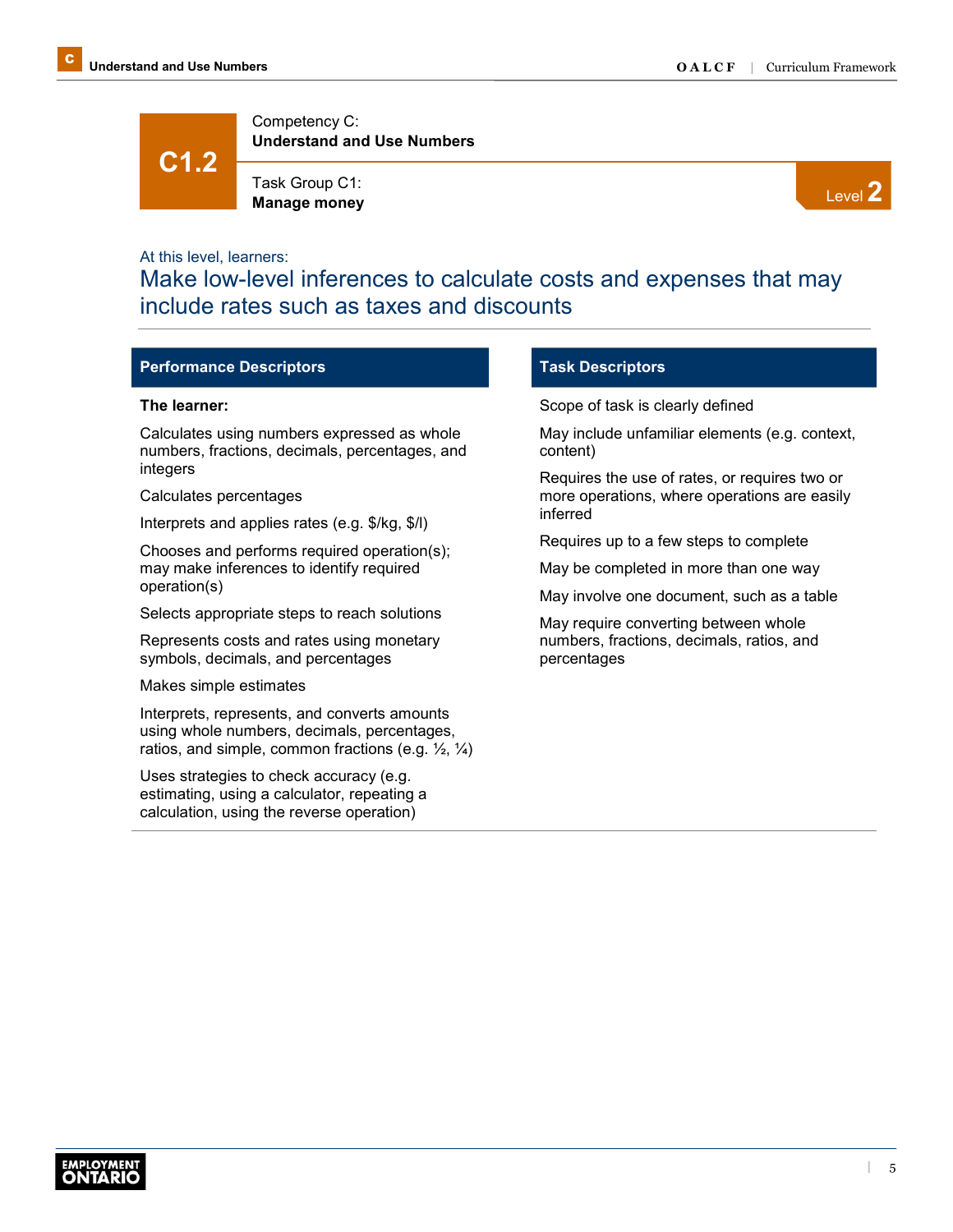# Examples of tasks learners can do at the end of Level 2:

# **Make low-level inferences to calculate costs and expenses that may include rates such as taxes and discounts**

| $19700$ and around $110$                                                                 |   |   |    |           |  |
|------------------------------------------------------------------------------------------|---|---|----|-----------|--|
| <b>Tasks</b>                                                                             | Е | A | SS | <b>PS</b> |  |
| Calculate the cost of each pair of shoes during a "buy one, get"<br>one at 1/2 off" sale |   |   |    |           |  |
| Calculate cost savings on a purchase during a "15% off" sale                             |   |   |    |           |  |
| Prepare an invoice calculating unit costs, subtotal, taxes, and<br>total                 |   |   |    |           |  |
| Calculate one's share of a restaurant bill including tip                                 |   |   |    |           |  |
| Calculate the unit price of each item sold in a package                                  |   |   |    |           |  |
| Estimate the cost of a roast using the price per kilo                                    |   |   |    |           |  |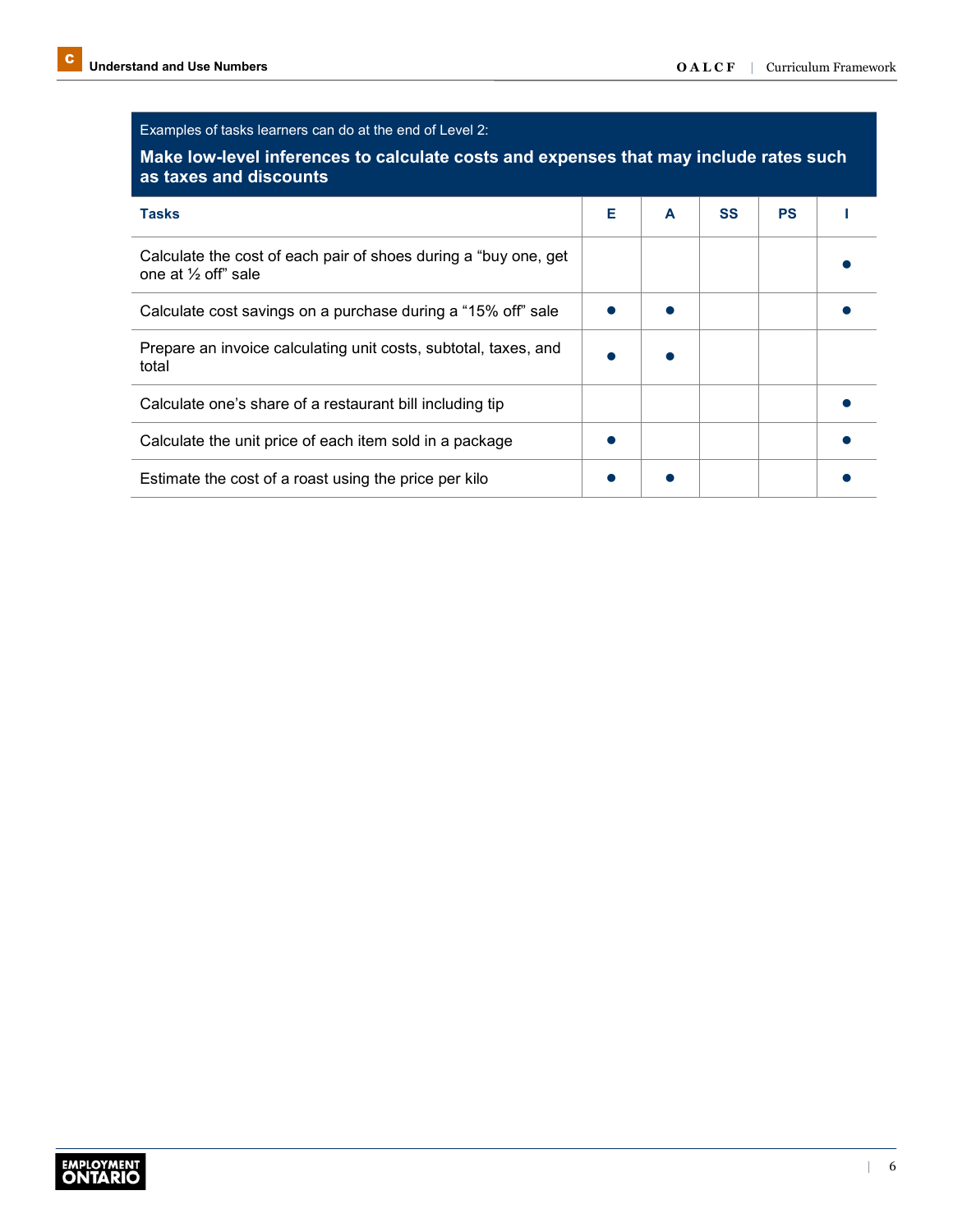**C1.3**

Competency C: **Understand and Use Numbers**

Task Group C1: **Manage money**



## At this level, learners:

Find, integrate, and analyze numerical information to make multi-step calculations to compare cost options and prepare budgets

# **Performance Descriptors**

#### **The learner:**

Calculates using numbers expressed as whole numbers, fractions, decimals, percentages, and integers

Manages unfamiliar elements (e.g. context, content) to complete the task

Chooses and performs required operations; makes inferences to identify operations

Selects appropriate steps to reach solutions from among options

Identifies a variety of ways to complete the task

Finds, integrates, and analyses numerical information

Organizes and displays numerical information (e.g. tables, graphs)

Makes estimates

Uses strategies to check accuracy (e.g. estimating, using a calculator, repeating a calculation, using the reverse operation)

## **Task Descriptors**

Scope of task may not be clearly defined

May include unfamiliar elements (e.g. context, content)

Requires two or more operations; operations must be inferred

Requires multiple steps to complete

Has many options to complete; does not have a set procedure

May involve documents such as utility bills

May involve working within differing cost structures

May require converting between whole numbers, fractions, decimals, ratios, and percentages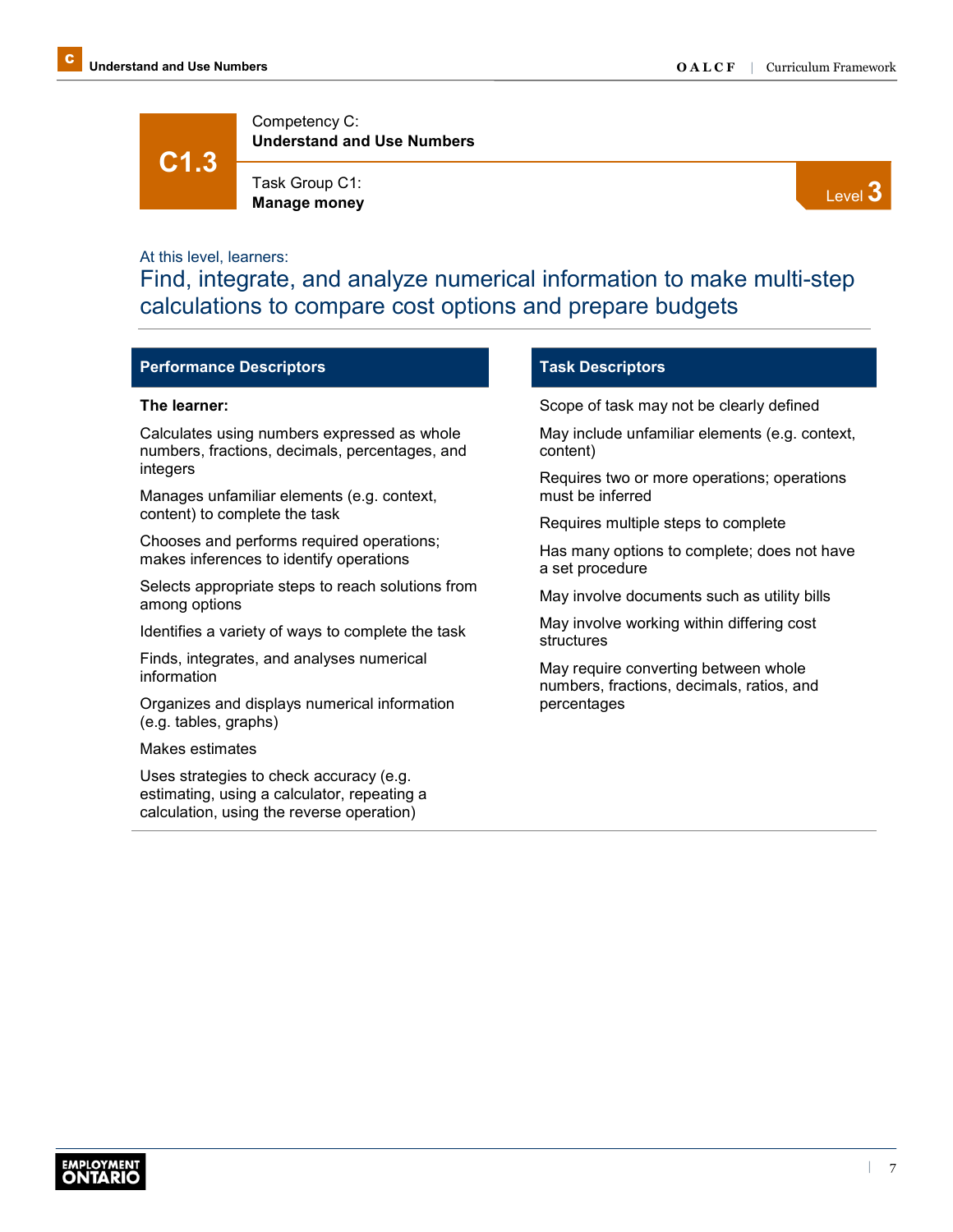# Examples of tasks learners can do at the end of Level 3:

# **Find, integrate, and analyze numerical information to make multi-step calculations to compare cost options and prepare budgets**

| <b>Tasks</b>                                                                                           |  | SS | <b>PS</b> |  |
|--------------------------------------------------------------------------------------------------------|--|----|-----------|--|
| Prepare and monitor a household budget                                                                 |  |    |           |  |
| Compare costs and services from several providers to select a<br>cell phone plan                       |  |    |           |  |
| Calculate and compare the annual costs of owning a car,<br>carpooling, and using public transportation |  |    |           |  |

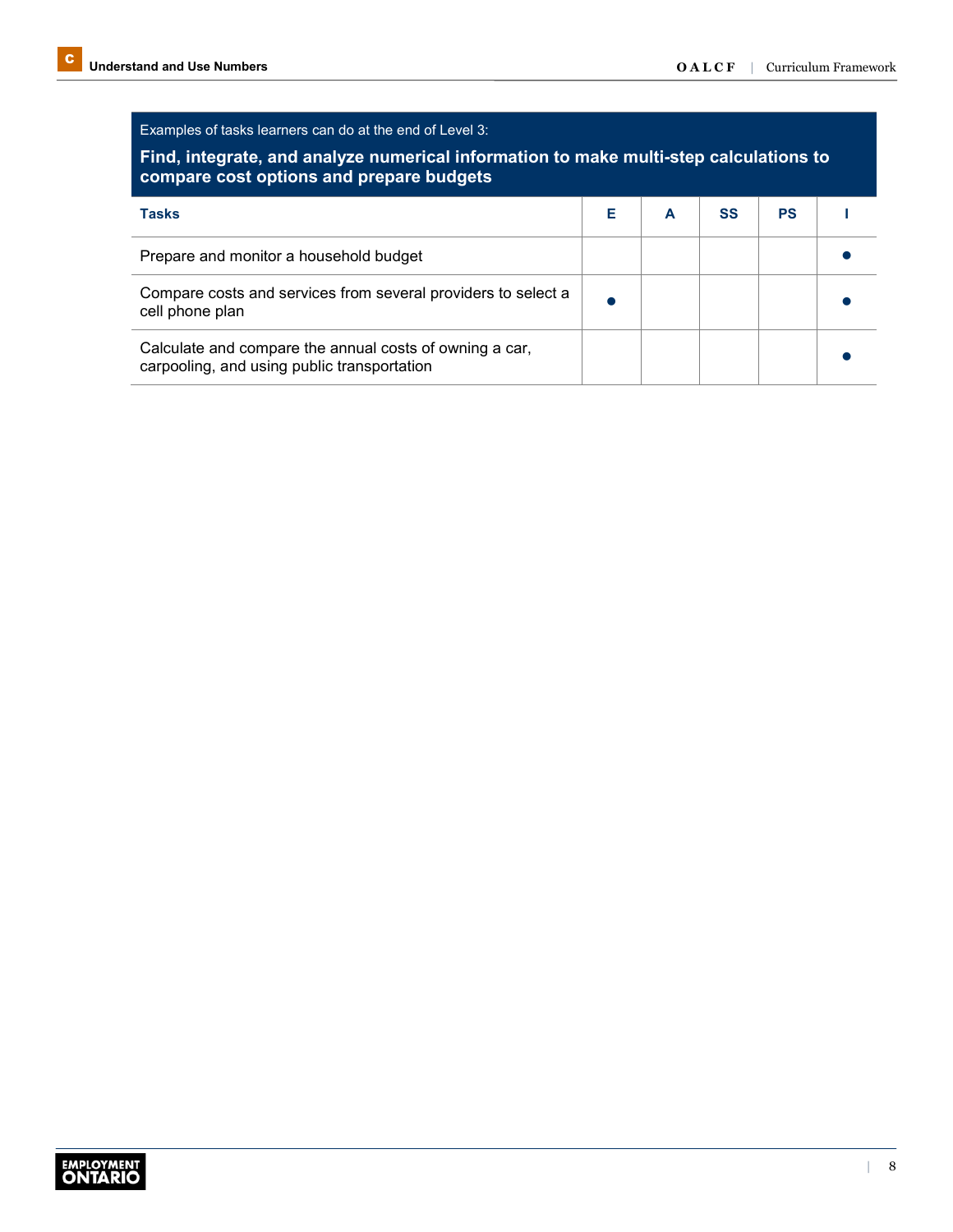**C2.1**

Competency C: **Understand and Use Numbers**

Task Group C2: Task Group C2:<br>**Manage time** Level **1** 



# At this level, learners: Measure time and make simple comparisons and calculations

#### **Performance Descriptors**

#### **The learner:**

Adds, subtracts, multiplies, and divides whole numbers and decimals

Recognizes values in number and word format

Understands chronological order

Understands and uses common date formats

Reads time on analog and digital clocks

Identifies and performs required operation

Represents dates and times using standard conventions

Measures time using common instruments, such as clocks, timers, and stopwatches

Chooses appropriate units of measurement (e.g. hours, minutes, seconds)

Interprets and represents time using whole numbers, decimals (e.g. .25, .5), and simple, common fractions (e.g. ½, ¼ hour)

Follows apparent steps to reach solutions

Rounds to nearest minute or hour

Uses strategies to check accuracy (e.g. estimating, using a calculator, repeating a calculation, using the reverse operation)

#### **Task Descriptors**

Scope of task is limited

Has a concrete and familiar context

May require one operation; operation is apparent

May require the same operation to be performed more than once

Requires up to a few steps to complete

Has a set procedure

May involve one simple document (e.g. product label, appointment card)

Has a highly explicit purpose

Uses whole numbers and/or simple common fractions or decimals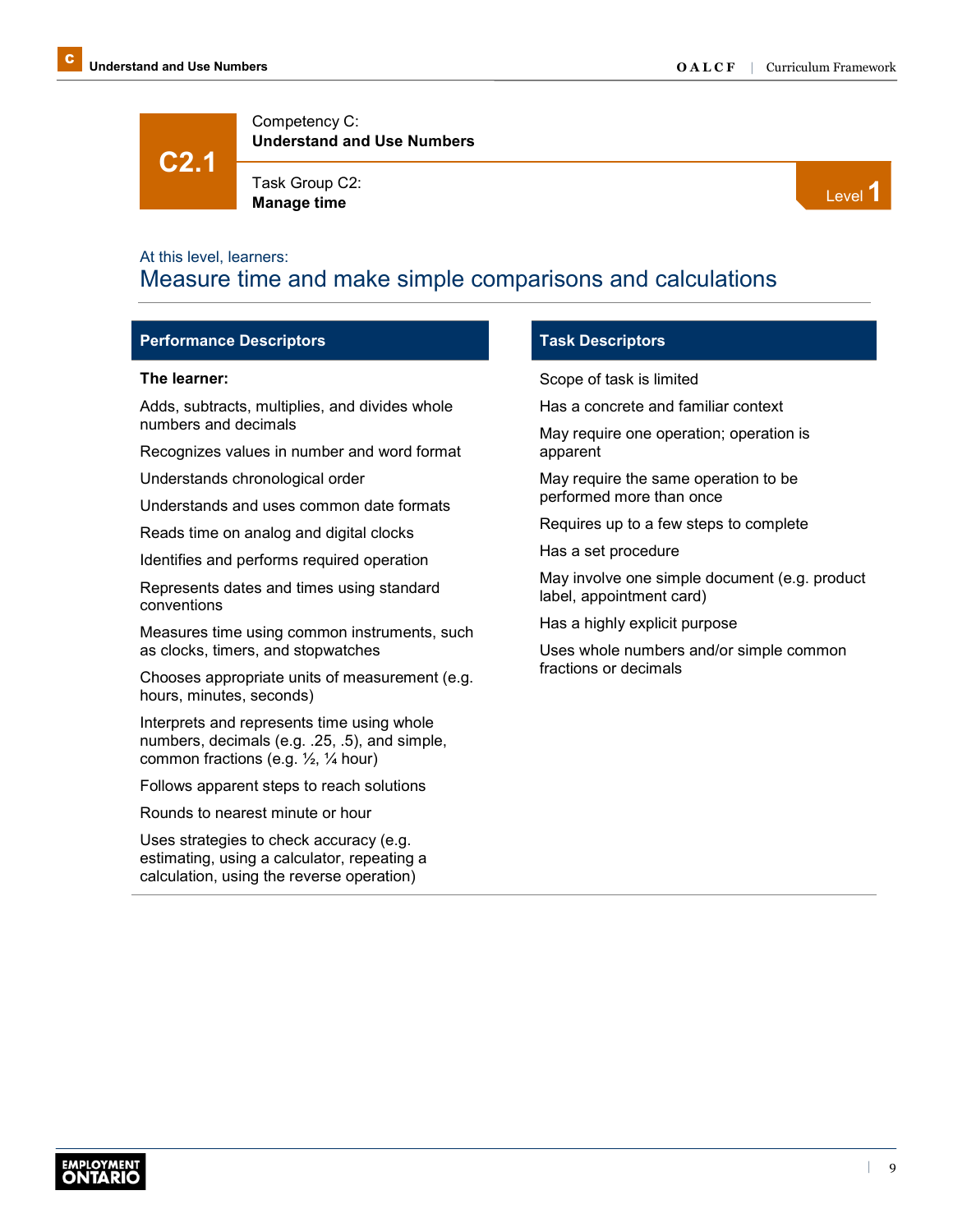| Examples of tasks learners can do at the end of Level 1:<br>Measure time and make simple comparisons and calculations |   |   |    |           |  |
|-----------------------------------------------------------------------------------------------------------------------|---|---|----|-----------|--|
| <b>Tasks</b>                                                                                                          | Е | A | SS | <b>PS</b> |  |
| Use a stopwatch to time an event                                                                                      |   |   |    |           |  |
| Use "best before" dates to select fresh foods                                                                         |   |   |    |           |  |
| Calculate the number of hours a class is offered in a week                                                            |   |   |    |           |  |
| Calculate travel time from departure and arrival times                                                                |   |   |    |           |  |
| Compare finish times for a marathon                                                                                   |   |   |    |           |  |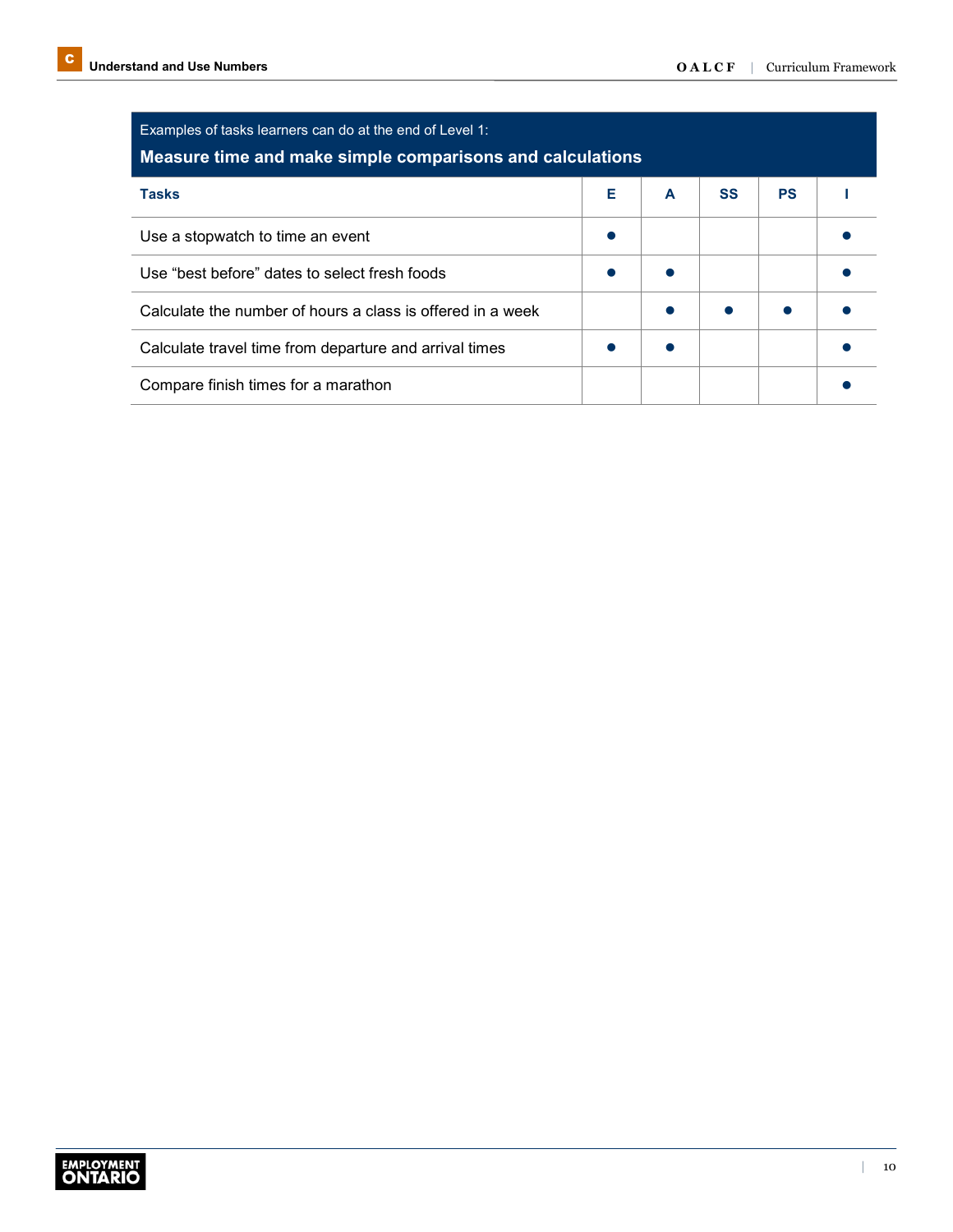**C2.2**

Competency C: **Understand and Use Numbers**

Task Group C2: **Manage time**



# At this level, learners: Make low-level inferences to calculate using time

## **Performance Descriptors**

#### **The learner:**

Calculates using numbers expressed as whole numbers, fractions, decimals, and percentages

Interprets and applies rates (e.g. \$/hr, km/hr, cooking time/pound)

Converts between units of time (e.g. millennia, centuries, decades, years, months, weeks, days, hours, minutes, seconds)

Makes simple estimates

Interprets, represents, and converts time using whole numbers, decimals, percentages, ratios, and simple, common fractions (e.g.  $\frac{1}{2}$ ,  $\frac{1}{4}$ )

Chooses and performs required operation(s); may make inferences to identify required operation(s)

Selects appropriate steps to reach solutions

Understands and converts time between 12- and 24-hour clocks

Converts time between time zones

Uses strategies to check accuracy (e.g. estimating, using a calculator, repeating a calculation, using the reverse operation)

## **Task Descriptors**

Scope of task is clearly defined

May include unfamiliar elements (e.g. context, content)

Requires the use of rates, or requires two or more operations, where operations are easily inferred

Requires up to a few steps to complete

May be completed in more than one way

May involve one document (e.g. table, schedule)

May require converting between whole numbers, decimals, fractions, ratios, and percentages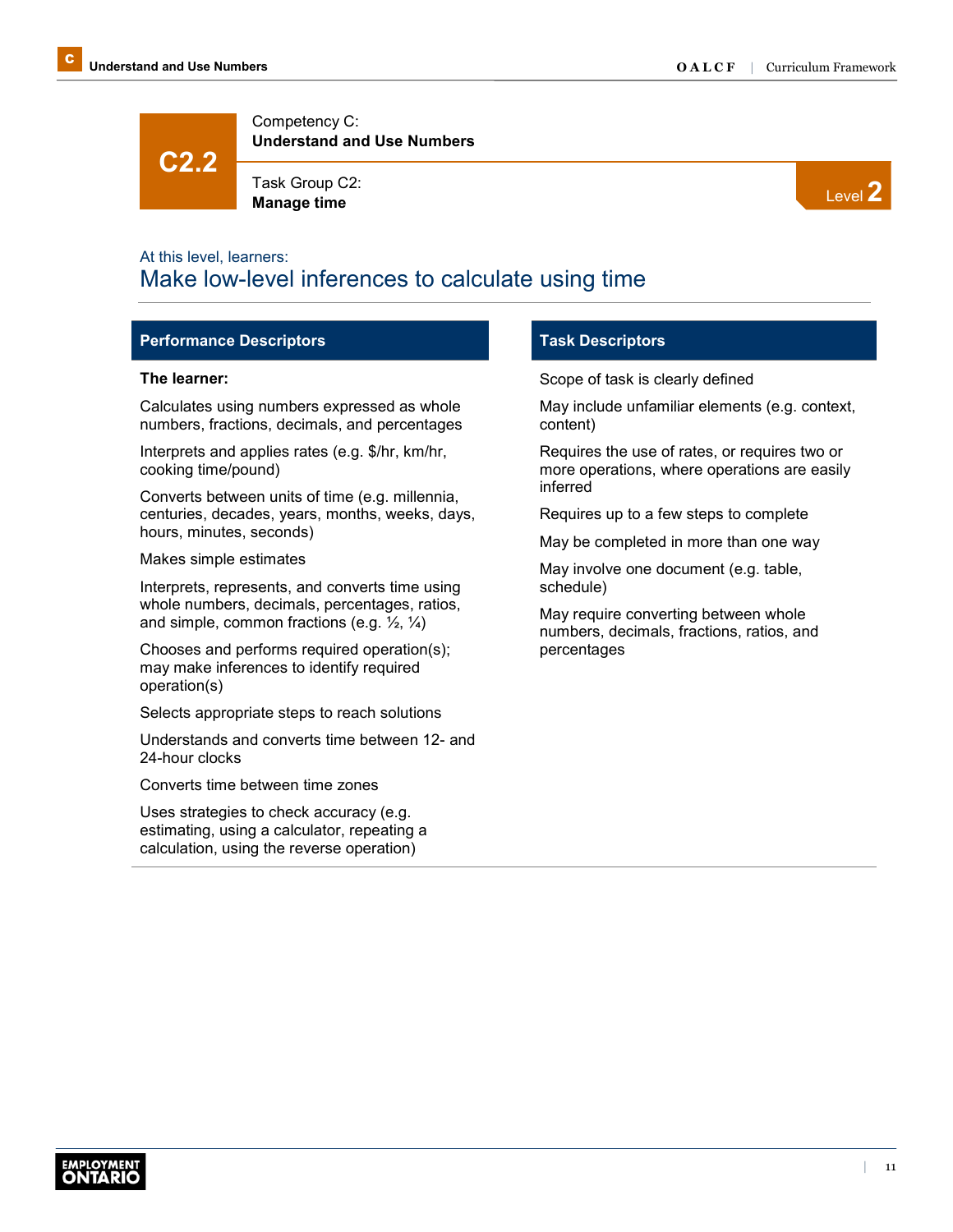| Examples of tasks learners can do at the end of Level 2:<br>Make low-level inferences to calculate using time |   |   |           |           |  |
|---------------------------------------------------------------------------------------------------------------|---|---|-----------|-----------|--|
| <b>Tasks</b>                                                                                                  | F | A | <b>SS</b> | <b>PS</b> |  |
| Calculate the cooking time for a chicken using a rate                                                         |   |   |           |           |  |
| Plan one's day by estimating how long activities will take and<br>sequence them accordingly                   |   |   |           |           |  |
| Calculate the number of hours worked in a week, taking into<br>account breaks                                 |   |   |           |           |  |
| Convert fractions of hours to decimals to complete a timesheet                                                |   |   |           |           |  |
| Convert minutes logged on the Internet to hours and minutes                                                   |   |   |           |           |  |
| Convert a departure time from the 24-hour to 12-hour clock                                                    |   |   |           |           |  |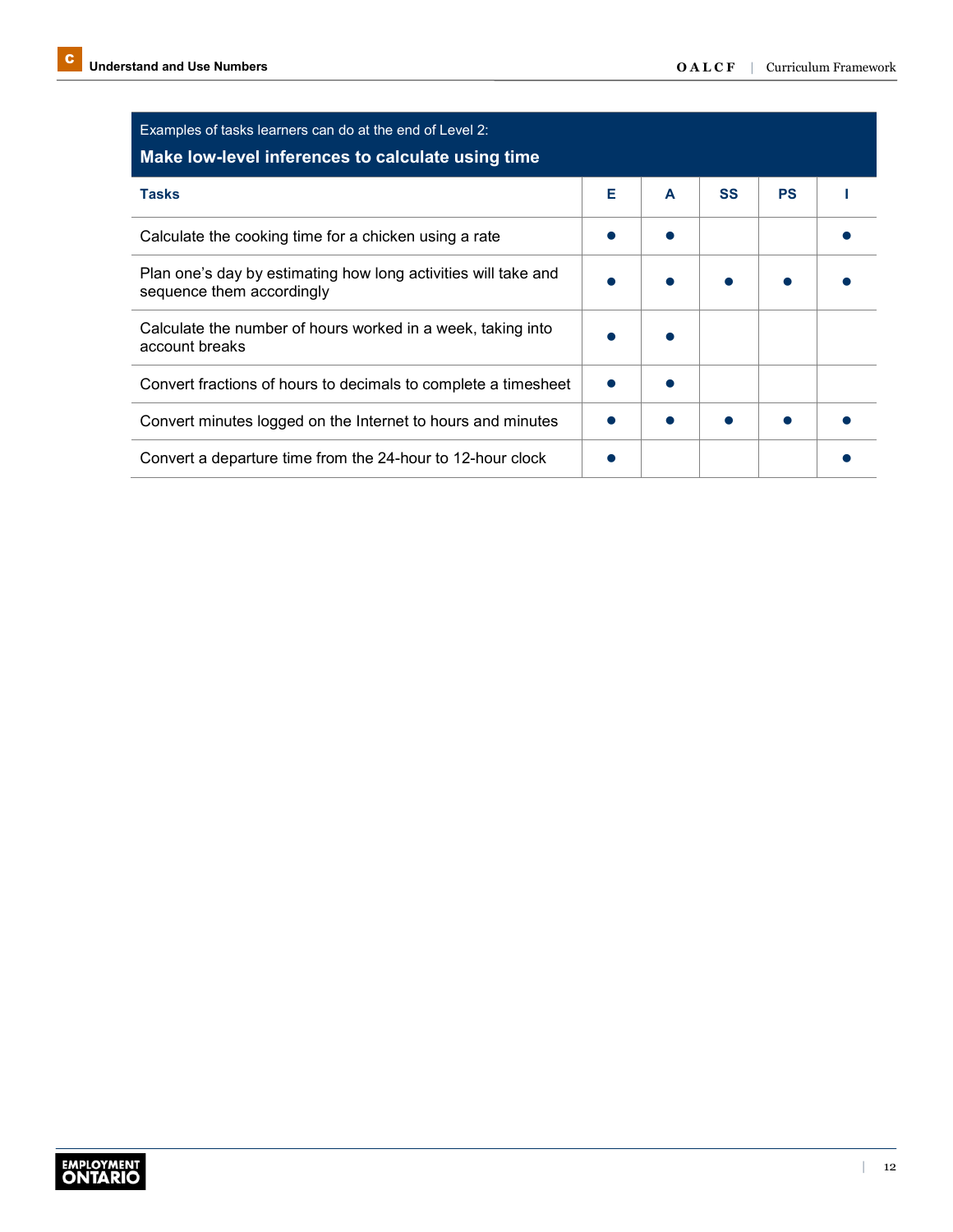**C2.3**

Competency C: **Understand and Use Numbers**

Task Group C2: **Manage time**



## At this level, learners:

Find, integrate, and analyze numerical information to make multi-step calculations using time

#### **Performance Descriptors**

#### **The learner:**

Calculates using numbers expressed as whole numbers, fractions, decimals, and percentages

Manages unfamiliar elements (e.g. context, content) to complete tasks

Makes estimates

Chooses and performs required operations; makes inferences to identify required operations

Selects appropriate steps to reach solutions from amongst options

Identifies a variety of ways to complete tasks

Finds, integrates, and analyzes numerical information

Organizes and displays numerical information (e.g. Gantt chart, schedules)

Uses strategies to check accuracy (e.g. estimating, using a calculator, repeating a calculation, using the reverse operation)

## **Task Descriptors**

Scope of task may not be clearly defined

May include unfamiliar elements (e.g. context, content)

Requires two or more operations; operations must be inferred

Requires multiple steps to complete

Has many options to complete; does not have a set procedure

May involve documents (e.g. tables, schedules)

May require converting between whole numbers, decimals, fractions, ratios, and percentages

#### Examples of tasks learners can do at the end of Level 3:

**Find, integrate, and analyze numerical information to make multi-step calculations using time**

| Tasks                                               |  | SS | <b>PS</b> |  |
|-----------------------------------------------------|--|----|-----------|--|
| Create a weekly work schedule for several employees |  |    |           |  |
| Adjust a project schedule to accommodate delays     |  |    |           |  |
| Identify and schedule activities                    |  |    |           |  |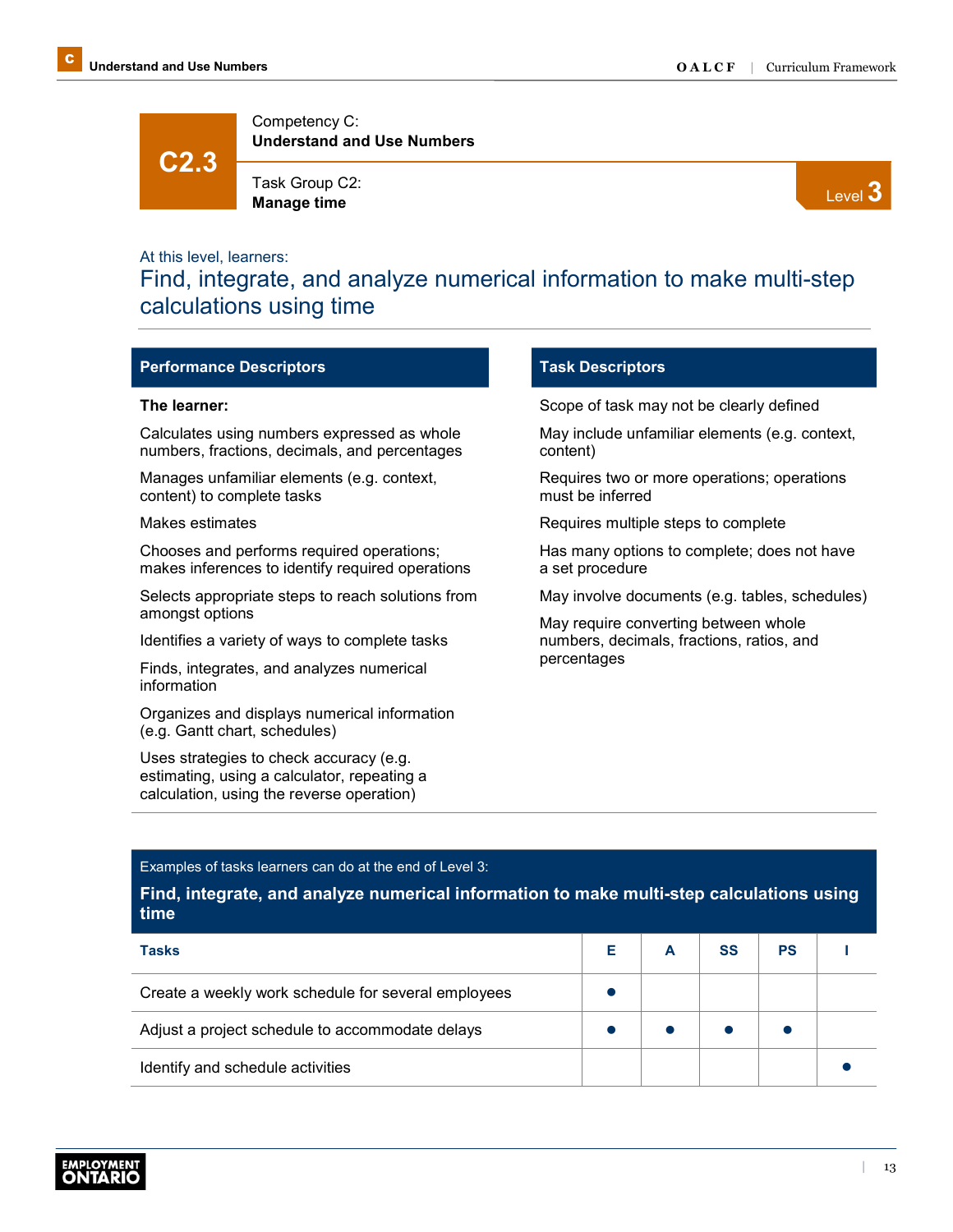**C3.1**

Competency C: **Understand and Use Numbers**

Task Group C3: Task Group C3:<br>Use measures **Level 1** 



# At this level, learners: Measure and make simple comparisons and calculations

## **Performance Descriptors**

#### **The learner:**

Adds and subtracts whole number measurements

Recognizes values in number and word format

Recognizes simple, common shapes (e.g. circle, square, rectangle, triangle)

Measures distance, length, width, height, weight, liquid volume, angles, and temperature

Uses common measuring tools, such as rulers, scales, and thermometers

Understands numerical order

Makes simple estimates

Begins to interpret integers (e.g. temperature, elevation)

Chooses appropriate units of measurement (e.g. centimetres, metres, kilometres)

Uses common standard units (e.g. metres, inches) and non-standard units (e.g. paces, cupfuls, scoops)

Identifies and performs required operation

Interprets and represents measures using whole numbers, decimals, and simple, common fractions (e.g.  $\frac{1}{2}$ ,  $\frac{1}{4}$ )

Interprets and represents measures using symbols and abbreviations (e.g. inches as ", centimetres as cm, pounds as lbs, kilograms as kilos or kg)

Follows apparent steps to reach solutions

Rounds to the nearest whole unit (e.g. kilos)

Uses strategies to check accuracy (e.g. estimating, using a calculator, repeating a calculation, using the reverse operation)

## **Task Descriptors**

Scope of task is limited

Has a concrete and familiar context

May require adding or subtracting measurements; operation is apparent

May require the same operation to be performed more than once

Requires up to a few steps to complete

Has a set procedure

Uses common units of measurement within the same system

May involve one simple document, such as an office supply flyer

Has a highly explicit purpose

Uses whole numbers and/or simple common fractions or decimals

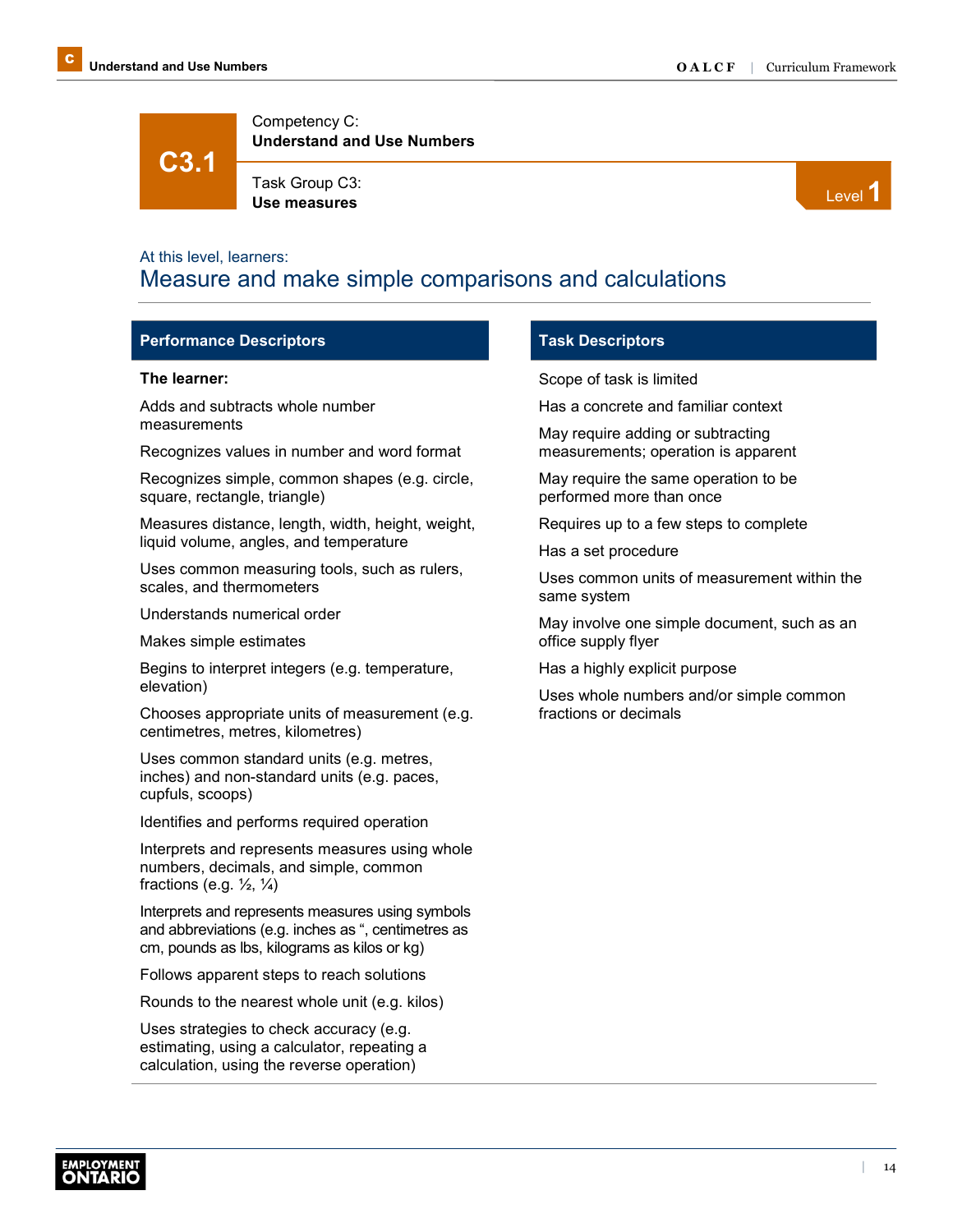| Examples of tasks learners can do at the end of Level 1:<br>Measure and make simple comparisons and calculations |   |   |           |           |  |  |
|------------------------------------------------------------------------------------------------------------------|---|---|-----------|-----------|--|--|
| <b>Tasks</b>                                                                                                     | Е | A | <b>SS</b> | <b>PS</b> |  |  |
| Use a store flyer to select a desk that is big enough to fit a<br>computer and printer                           |   |   |           |           |  |  |
| Check the temperature on an outdoor thermometer                                                                  |   |   |           |           |  |  |
| Compare grams of sodium in two types of soup                                                                     |   |   |           |           |  |  |
| Check a child's height against the minimum measure for an<br>amusement park ride                                 |   |   |           |           |  |  |
| Work out personal weight gain or loss over a period of time                                                      |   |   |           |           |  |  |
| Estimate whether a jacket is the correct size                                                                    |   |   |           |           |  |  |
| Compare distances in a ski jumping event                                                                         |   |   |           |           |  |  |
| Measure a piece of furniture to see if it will fit through a<br>doorway                                          |   |   |           |           |  |  |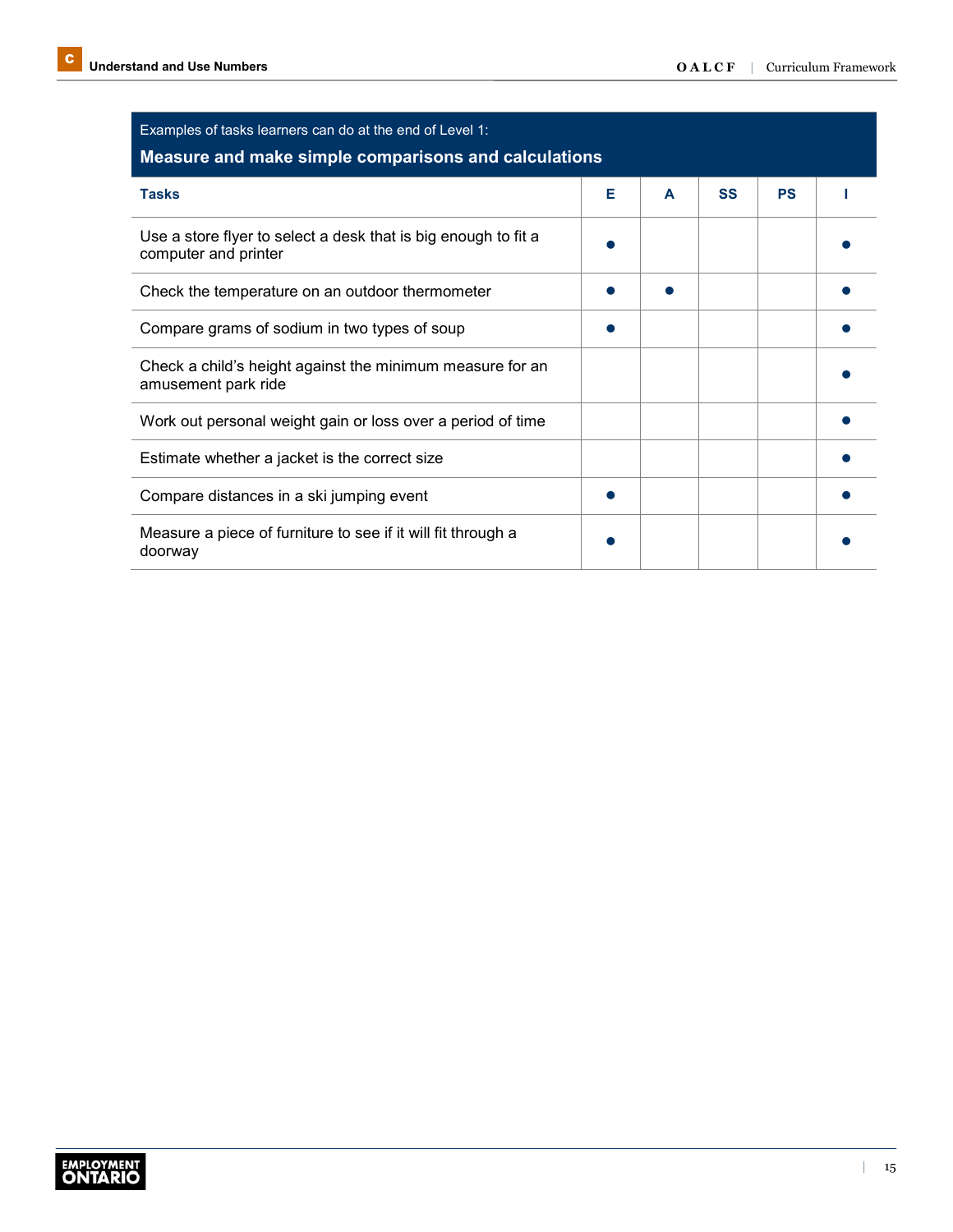**C3.2**

Competency C: **Understand and Use Numbers**

Task Group C3: **Use measures**



# At this level, learners: Use measures to make one-step calculations

# **Performance Descriptors**

#### **The learner:**

Calculates using numbers expressed as whole numbers, fractions, decimals, percentages, and integers

Calculates angles in simple, common shapes

Makes estimates

Understands and uses ratio and proportion

Interprets and represents area and volume using symbols and abbreviations (e.g. m3 )

Interprets and applies rates (e.g. km/hr, km/l) and ratios (e.g. map scales)

Converts units of measurement within the same system and between systems

Understands and uses formulas for finding the perimeter, area, and volume of simple, common shapes

Chooses and performs required operation(s); may make inferences to identify required operation(s)

Selects appropriate steps to solutions

Interprets, represents, and converts measures using whole numbers, decimals, percentages, ratios, and simple, common fractions (e.g.  $\frac{1}{2}$ ,  $\frac{1}{4}$ )

Uses strategies to check accuracy (e.g. estimating, using a calculator, repeating a calculation, using the reverse operation)

## **Task Descriptors**

Scope of task is clearly defined

May include unfamiliar elements (e.g. context, content)

Requires the use of rates or common formulas

Requires one-step calculations, which may be repeated; operations are easily inferred

May be completed in more than one way

May involve one document, such as a simple conversion table

May require converting between whole numbers, decimals, fractions, ratios, and percentages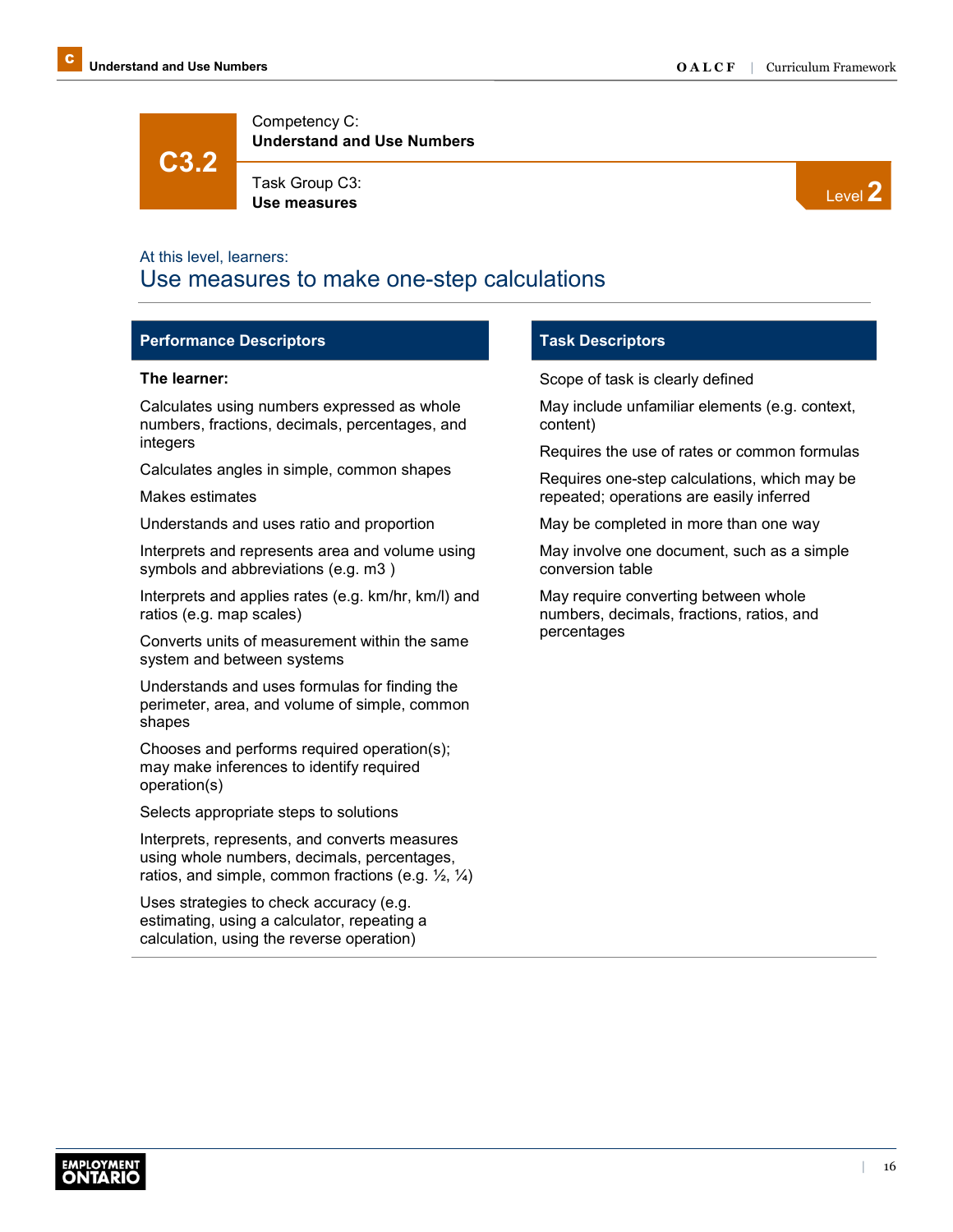| Examples of tasks learners can do at the end of Level 2:<br>Use measures to make one-step calculations |   |   |           |           |  |
|--------------------------------------------------------------------------------------------------------|---|---|-----------|-----------|--|
| <b>Tasks</b>                                                                                           | Е | A | <b>SS</b> | <b>PS</b> |  |
| Adjust quantities to double or half a recipe                                                           |   |   |           |           |  |
| Using a floor plan, calculate and compare the square footage<br>of two hotel rooms                     |   |   |           |           |  |
| Use a map scale to calculate the distance between two points                                           |   |   |           |           |  |
| Convert kilobytes to megabytes to determine the remaining<br>capacity of an electronic device          |   |   |           |           |  |
| Dilute a cleaning product using a ratio                                                                |   |   |           |           |  |
| Estimate whether there is enough flour and sugar on hand to<br>carry out a recipe                      |   |   |           |           |  |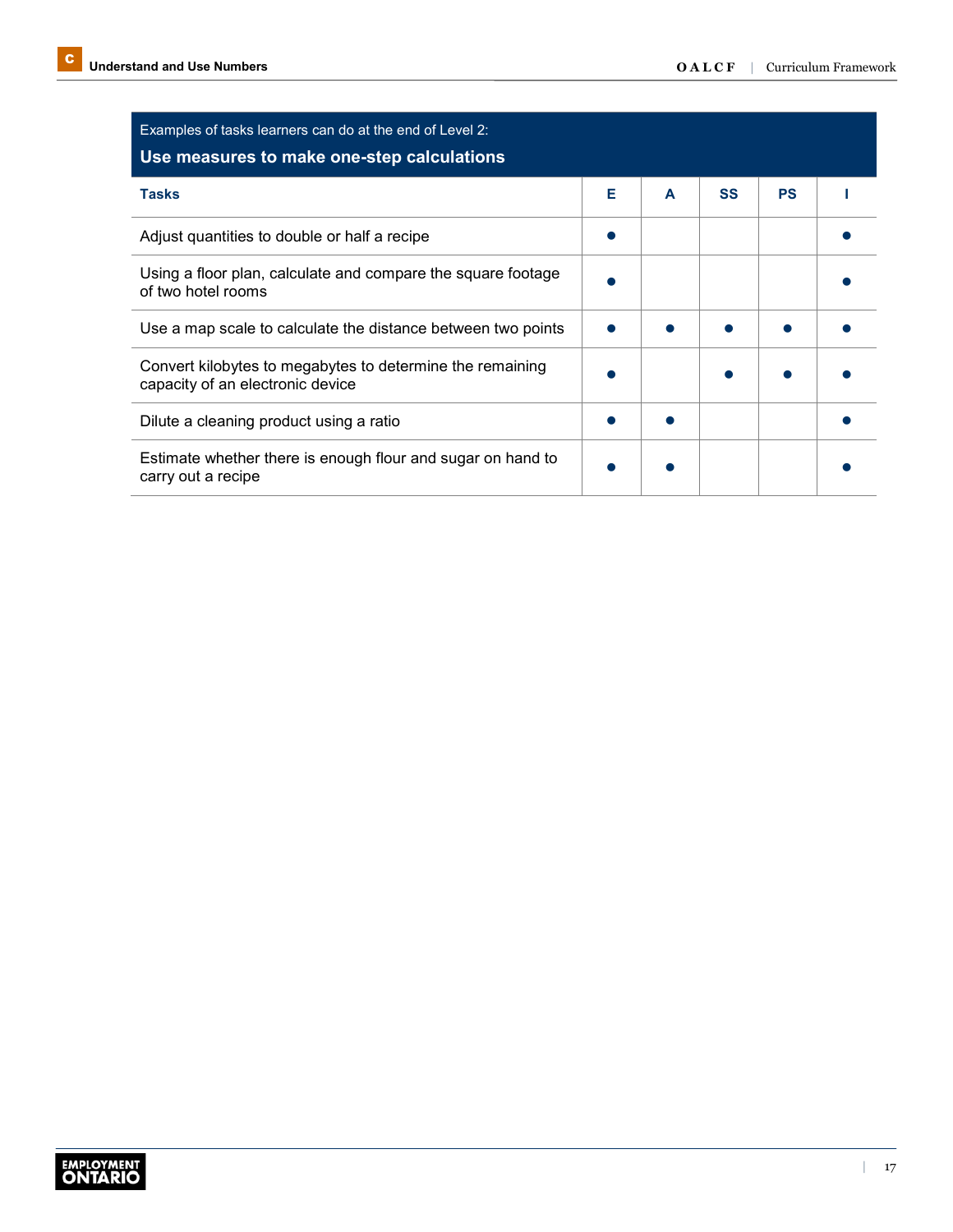**C3.3**

Competency C: **Understand and Use Numbers**

Task Group C3: **Use measures**



# At this level, learners: Use measures to make multi-step calculations; use specialized measuring tools

## **Performance Descriptors**

#### **The learner:**

Calculates using numbers expressed as whole numbers, fractions, decimals, percentages, and integers

Calculates the radius, diameter, and circumference of circles

Understands and uses properties of angles and triangles to solve problems

Understands and uses formulas for finding the perimeter, area, and volume of non-rectangular, composite shapes

Manages unfamiliar elements (e.g. context, content) to complete tasks

Makes estimates involving many factors where precision is required

Interprets and represents measurements taken with specialized tools (e.g. callipers, multimeters)

Chooses and performs required operations; makes inferences to identify required operations

Selects appropriate steps to solutions from among options

Identifies a variety of ways to complete tasks

Interprets, represents, and converts measures using whole numbers, decimals, percentages, ratios, and fractions

Organizes and displays numerical information (e.g. graphs, tables)

Uses strategies to check accuracy (e.g. estimating, using a calculator, repeating a calculation, using the reverse operation)

## **Task Descriptors**

Scope of task may not be clearly defined

May include unfamiliar elements (e.g. context, content)

Requires multi-step calculations where one step builds on the previous step

Requires the use of rates or common formulas or both

May require converting measurements to make calculations

May involve documents (e.g. rate tables, scale drawings)

May require converting between whole numbers, decimals, fractions, ratios, and percentages

May require converting between measurement systems or between units in one system

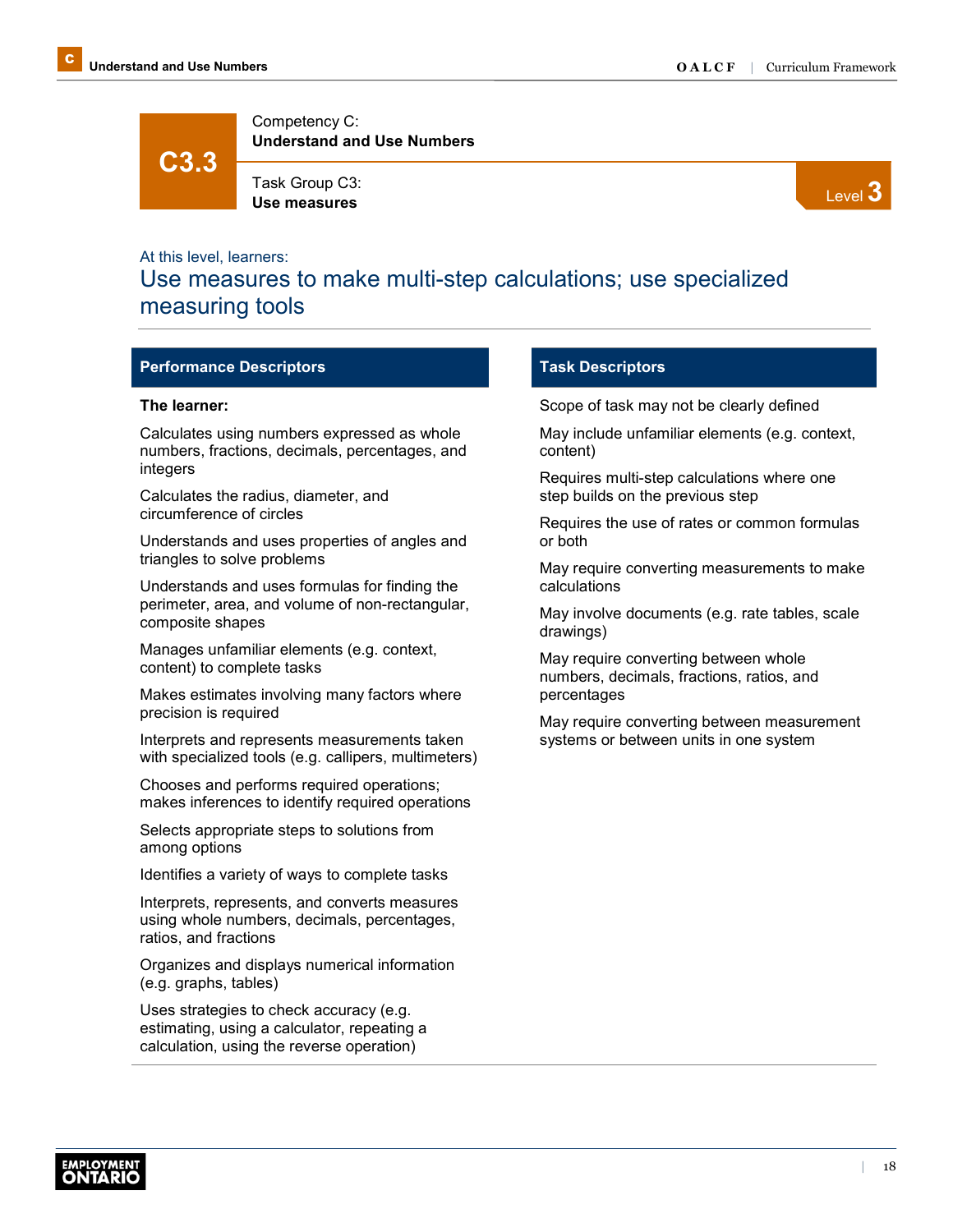| Examples of tasks learners can do at the end of Level 3:<br>Use measures to make multi-step calculations; use specialized measuring tools |   |   |           |           |  |  |
|-------------------------------------------------------------------------------------------------------------------------------------------|---|---|-----------|-----------|--|--|
| <b>Tasks</b>                                                                                                                              | F | A | <b>SS</b> | <b>PS</b> |  |  |
| Calculate paint quantity given room dimensions and paint<br>coverage rates                                                                |   |   |           |           |  |  |
| Calculate the number of cans of tomatoes (in mI) needed when<br>doubling a recipe calling for ounces                                      |   |   |           |           |  |  |
| Calculate the area of a room that includes a bay window                                                                                   |   |   |           |           |  |  |
| Estimate the volume of sand required to prepare the<br>foundation for a curved walkway                                                    |   |   |           |           |  |  |
| Create a scale drawing for a shed                                                                                                         |   |   |           |           |  |  |
| Calculate the area of an irregularly shaped room to determine<br>whether furniture and equipment will fit                                 |   |   |           |           |  |  |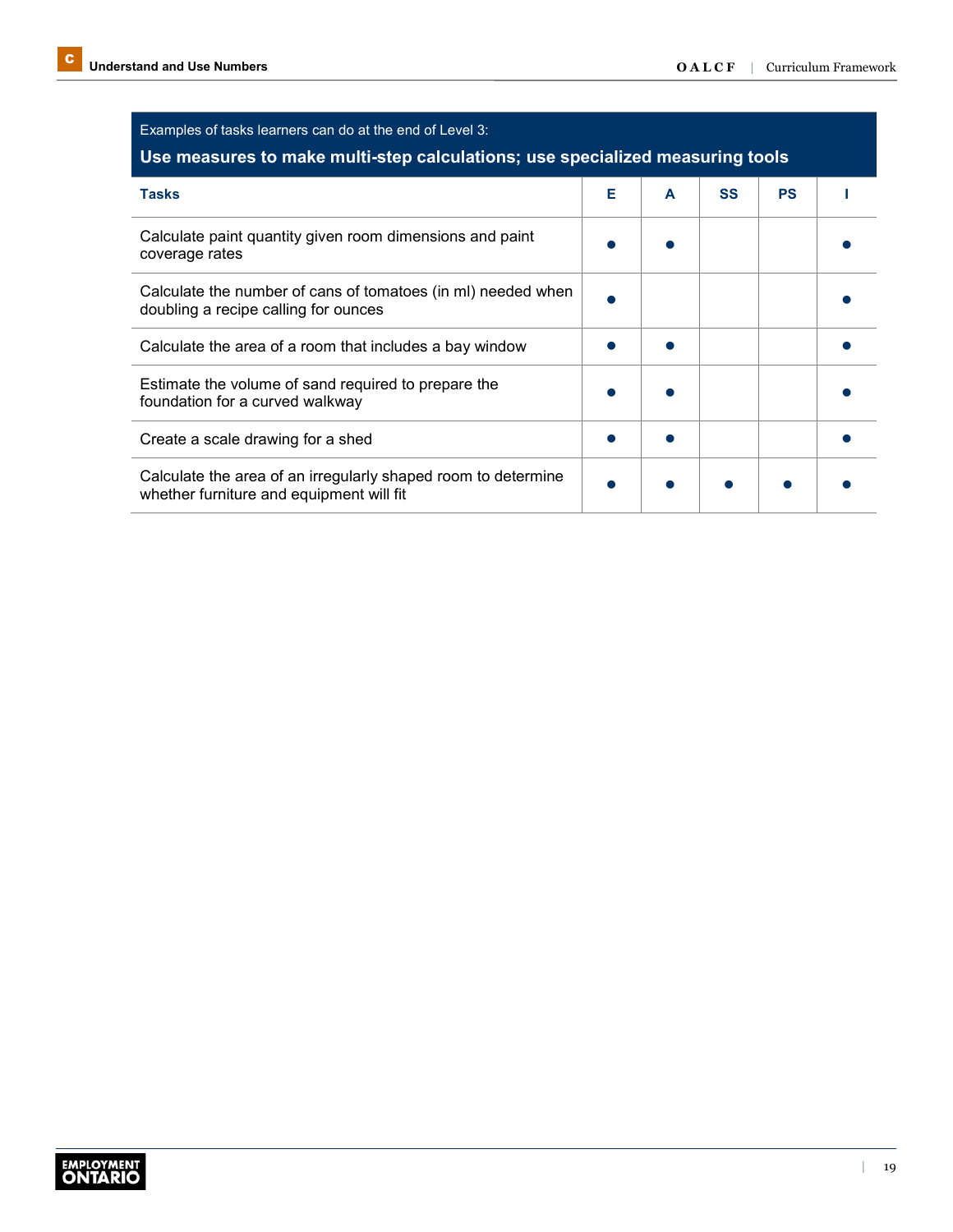**C4.1**

Competency C: **Understand and Use Numbers**

Task Group C4: Task Group C4:<br>**Manage data** Level **1** 



# At this level, learners: Make simple comparisons and calculations

## **Performance Descriptors**

#### **The learner:**

Adds, subtracts, multiplies, and divides whole numbers and decimals

Recognizes values in number and word format

Identifies and compares quantities of items

Understands numerical order

Identifies and performs required operation

Begins to interpret integers

Makes simple estimates

Interprets and represents values using whole numbers, decimals, percentages, and simple, common fractions (e.g. ½, ¼)

Follows apparent steps to reach solutions

Interprets simple, common probabilities, such as the chance of precipitation from a weather forecast

Recognizes simple patterns

Uses strategies to check accuracy (e.g. estimating, using a calculator, repeating a calculation, using the reverse operation)

#### **Task Descriptors**

Scope of task is limited

Has a concrete and familiar context

May require one operation; operation is apparent

May require the same operation to be performed more than once

Requires up to a few steps to complete

Has a set procedure

May involve one simple document (e.g. list, label)

Has a highly explicit purpose

Uses whole numbers and/or simple common fractions or decimals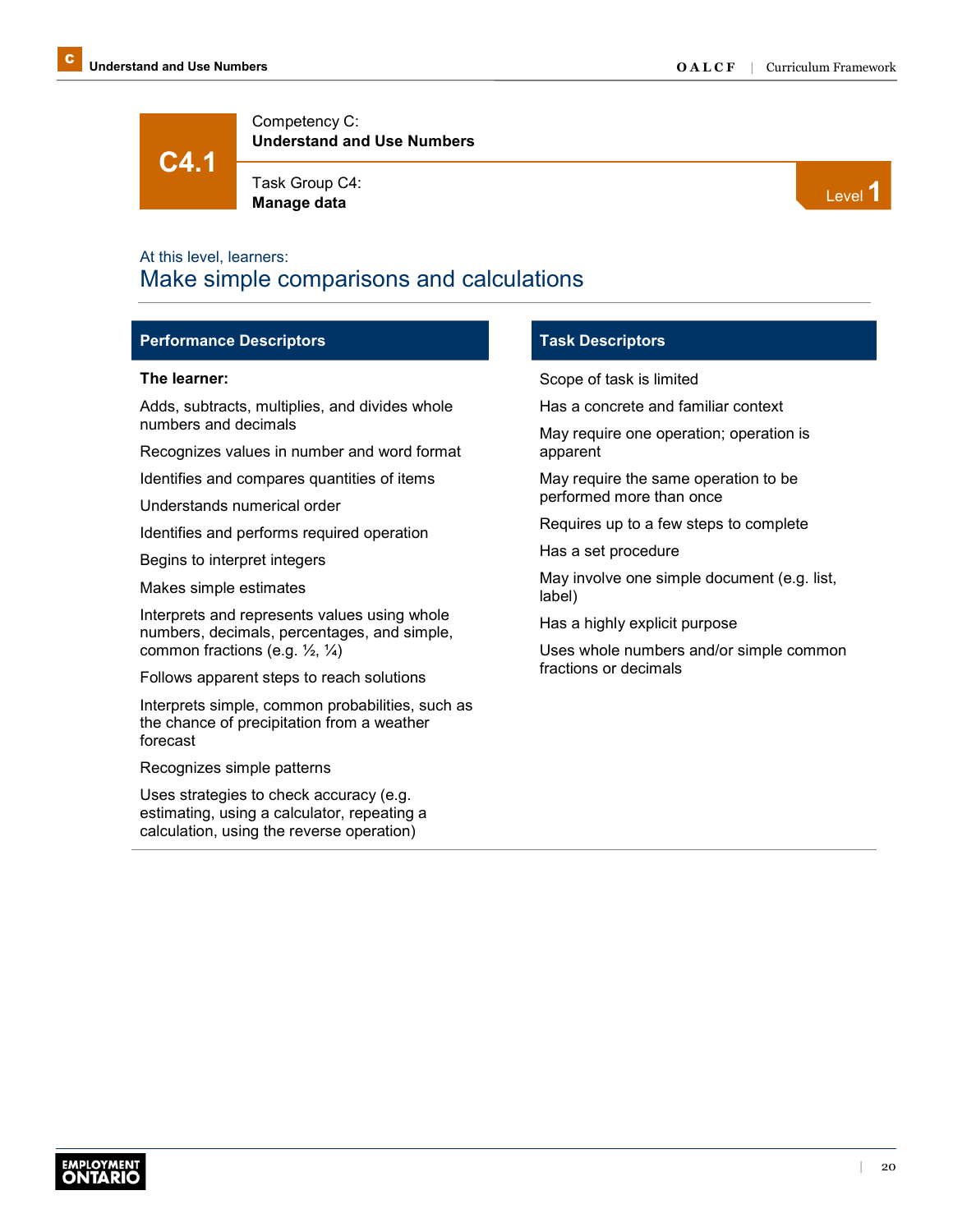| Examples of tasks learners can do at the end of Level 1:<br>Make simple comparisons and calculations |   |   |           |           |  |
|------------------------------------------------------------------------------------------------------|---|---|-----------|-----------|--|
| <b>Tasks</b>                                                                                         | Е | A | <b>SS</b> | <b>PS</b> |  |
| Count the number of boxes in a shipment to verify that the<br>correct number was received            |   |   |           |           |  |
| Compare two boxes of granola bars to find out which box<br>contains more bars                        |   |   |           |           |  |
| Calculate the number of cars required to take a class of<br>children to a sporting event             |   |   |           |           |  |
| Estimate the number of packages of paper to purchase for a<br>semester                               |   |   |           |           |  |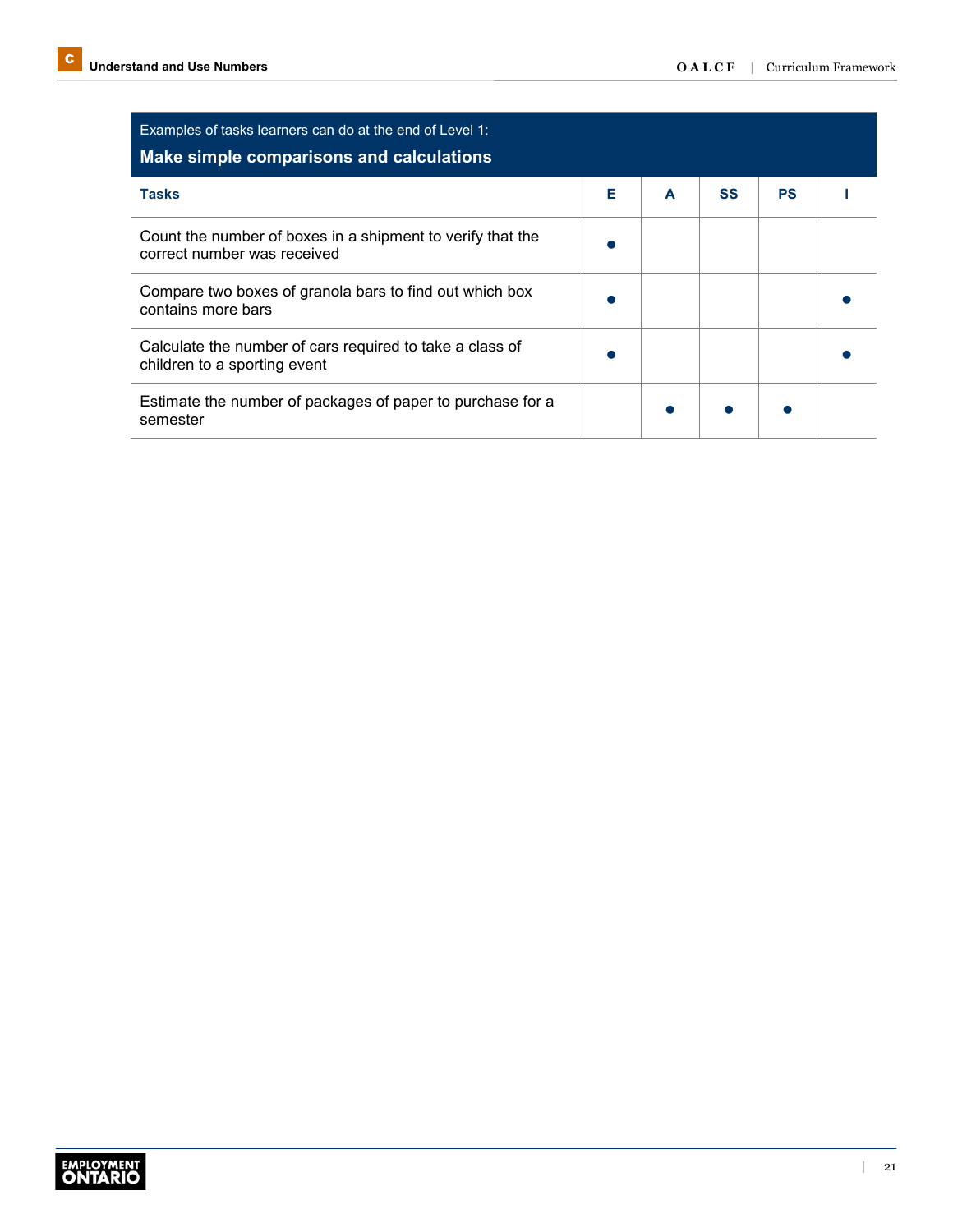**C4.2**

Competency C: **Understand and Use Numbers**

Task Group C4: **Manage data**



## At this level, learners:

Make low-level inferences to organize, make summary calculations, and represent data

#### **Performance Descriptors**

#### **The learner:**

Calculates using numbers expressed as whole numbers, fractions, decimals, percentages, and integers

Understands and uses ratio and proportion

Makes estimates

Finds ranges for data sets

Calculates averages (mean) and percentages

Identifies medians and modes

Collects, organizes, and represents data using simple tables and graphs

Interprets rates (e.g. crime rates) and ratios (e.g. shots–on-net to goals)

Interprets, represents, and converts values using whole numbers, decimals, percentages, ratios, and simple, common fractions (e.g. ½, ¼)

Chooses and performs required operation(s); may make inferences to identify required operation(s)

Selects appropriate steps to solutions

Recognizes patterns and begins to identify trends in data (e.g. population, crime, demographic, inventory, injury)

Uses strategies to check accuracy (e.g. estimating, using a calculator, repeating a calculation, using the reverse operation)

#### **Task Descriptors**

Scope of task is clearly defined

May include unfamiliar elements (e.g. context, content)

Requires the use of rates, or requires two or more operations, where operations are easily inferred

Requires up to a few steps to complete

May be completed in more than one way

May involve one document (e.g. simple table, simple bar graph)

May require calculating percentages

May require converting between whole numbers, decimals, fractions, ratios, and percentages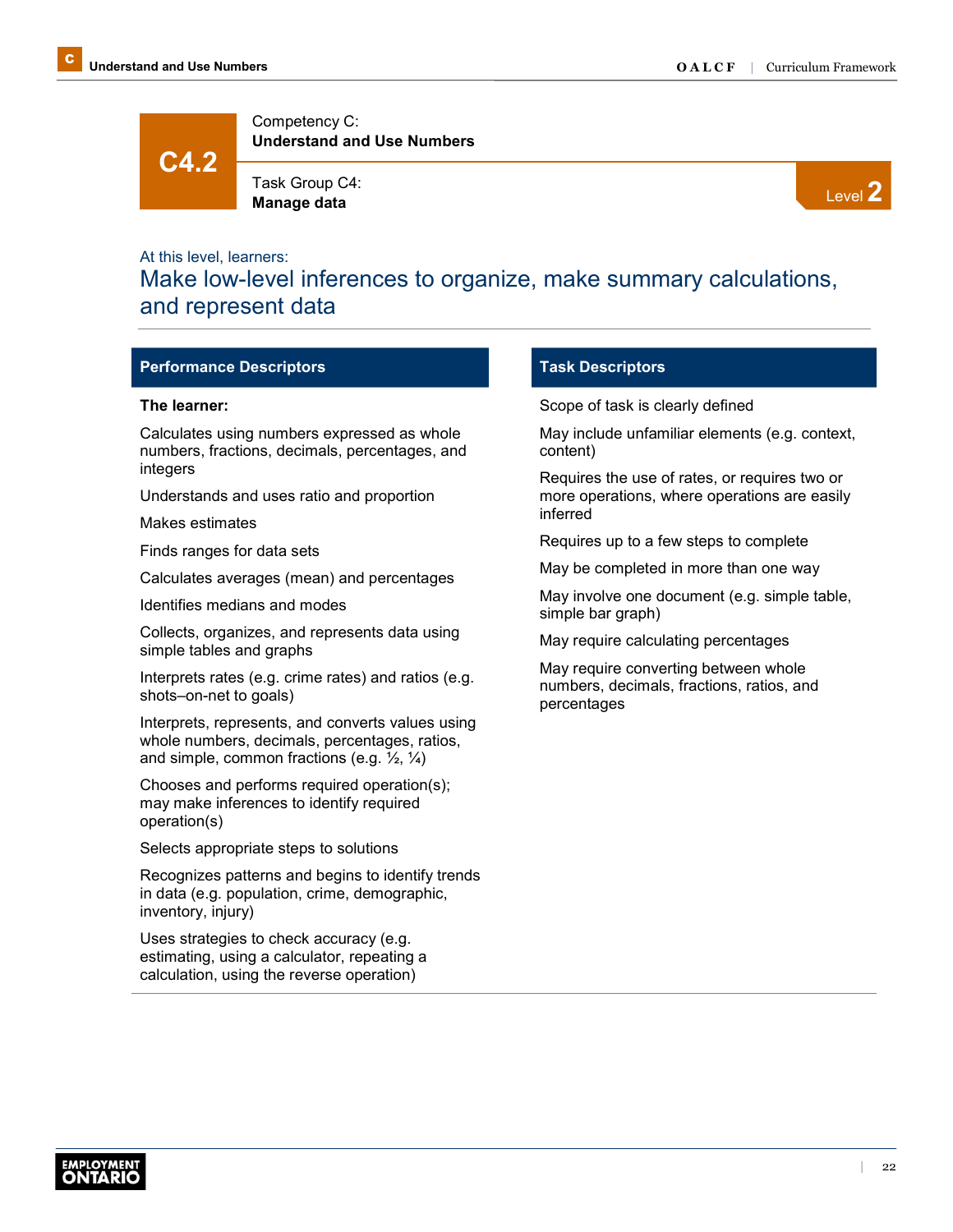| Examples of tasks learners can do at the end of Level 2:<br>Make low-level inferences to organize, make summary calculations, and represent data |   |   |           |           |  |
|--------------------------------------------------------------------------------------------------------------------------------------------------|---|---|-----------|-----------|--|
| <b>Tasks</b>                                                                                                                                     | Е | A | <b>SS</b> | <b>PS</b> |  |
| Calculate the average age of students in class                                                                                                   |   |   |           |           |  |
| Identify peak production periods by interpreting a line graph                                                                                    |   |   |           |           |  |
| Collect data and create a bar graph to represent classmates'<br>food preferences                                                                 |   |   |           |           |  |
| Compare employment rates among graduates from different<br>college programs                                                                      |   |   |           |           |  |
| Interpret a pie graph to identify election results                                                                                               |   |   |           |           |  |
| Estimate how much stock to order based on last year's sales                                                                                      |   |   |           |           |  |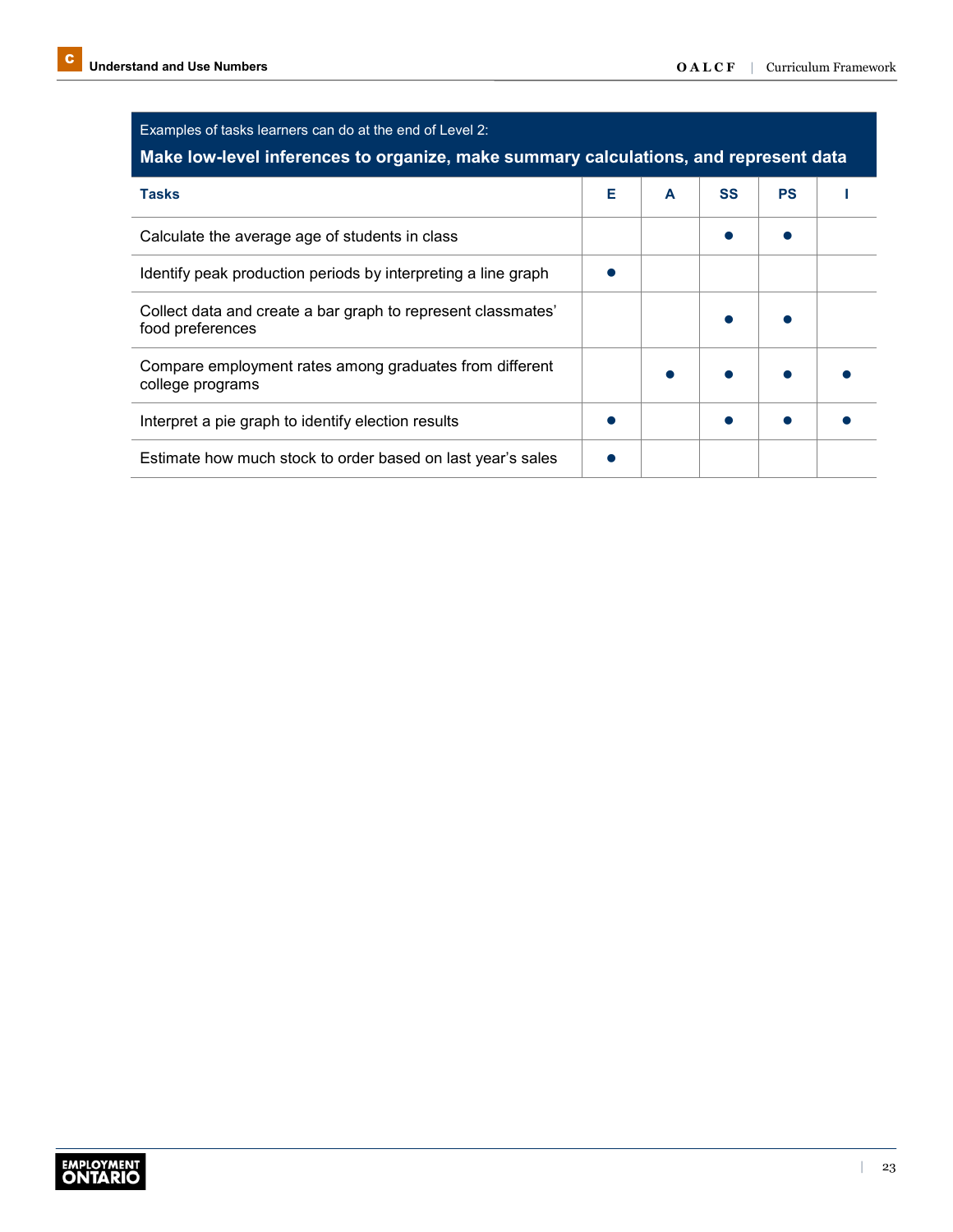**C4.3**

Competency C: **Understand and Use Numbers**

Task Group C4: **Manage data**



# At this level, learners: Find, integrate, and analyze data; identify trends in data

# **Performance Descriptors**

#### **The learner:**

Calculates using numbers expressed as whole numbers, fractions, decimals, percentages, and integers

Manages unfamiliar elements (e.g. context, content) to complete tasks

Makes estimates involving many factors where precision is required

Begins to recognize bias in data and in displays, such as graphs

Calculates and interprets summary measures (e.g. mean, median, mode)

Calculates percent change

Applies statistics (e.g. population change, growth rates)

Chooses and performs required operations; makes inferences to identify required operations

Selects appropriate steps to solutions from among options

Interprets, represents, and converts values using whole numbers, decimals, percentages, ratios, and fractions

Identifies a variety of ways to complete tasks

Finds, integrates, and analyses data

Organizes and represents numerical information (e.g. tables, graphs)

Makes predictions using data; identifies trends

Uses strategies to check accuracy (e.g. estimating, using a calculator, repeating a calculation, using the reverse operation)

## **Task Descriptors**

Scope of task may not be clearly defined

May include unfamiliar elements (e.g. context, content)

May require two or more operations; operations must be inferred

Requires multiple steps to complete

Has many options to complete; does not have a set procedure

May require calculating rates

May involve documents (e.g. tables, graphs)

May require converting between whole numbers, decimals, percentages, ratios, and fractions